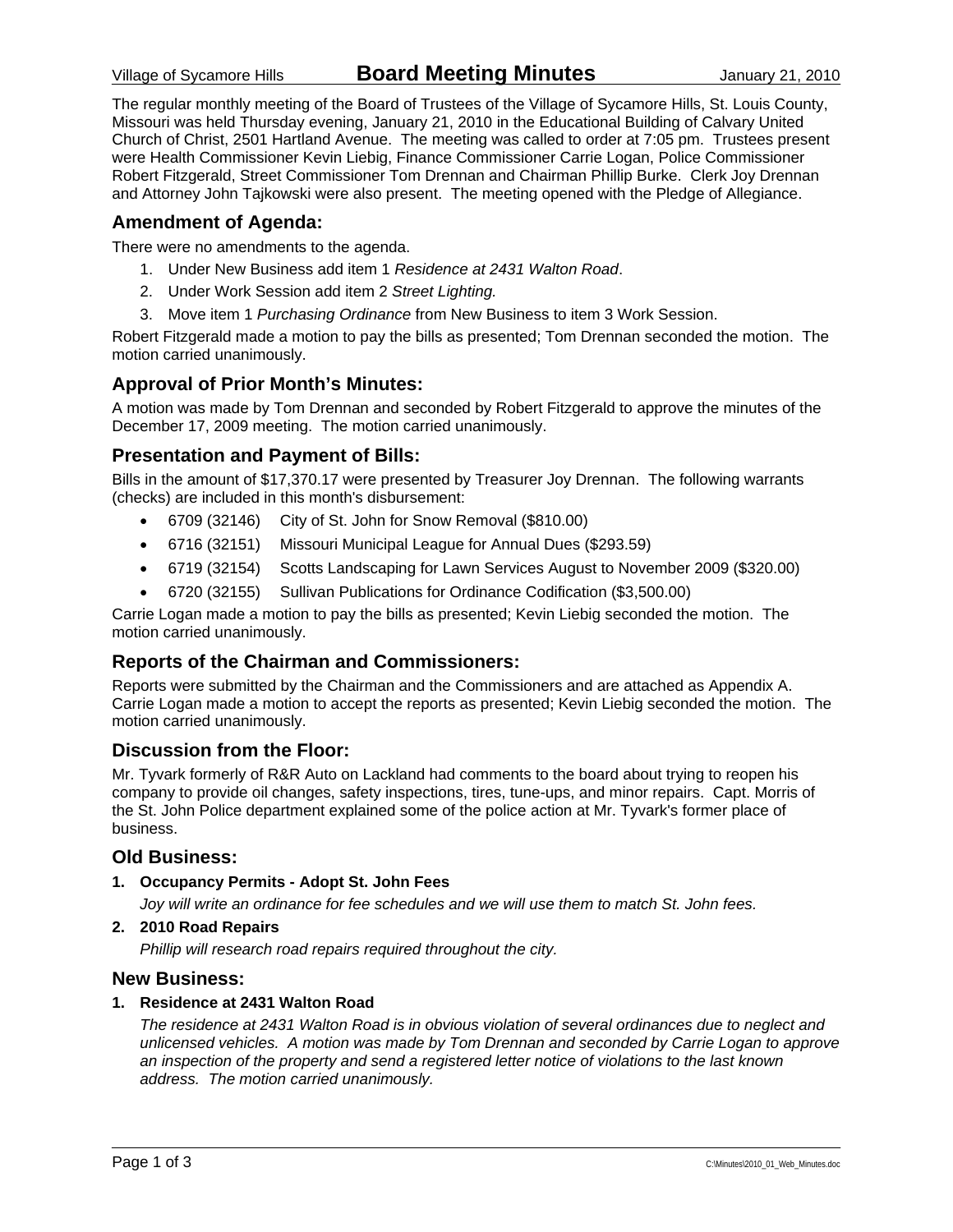The motion for adjournment was made by Robert Fitzgerald with a second by Kevin Liebig. The motion carried unanimously. Adjournment was at 7:59 pm.

Attested by:

 Joy Porter Drennan Village Clerk

## **Work Session Minutes**

### **1. Sewer Lateral Repair at 24XX Northland**

*Tom Drennan will follow up with the homeowner.* 

#### **2. Street Lighting**

*Phillip will check on the costs of removing a light on Graceland and having it reinstalled on the village lot.* 

#### **3. Purchasing ordinance**

*Discussion of this ordinance has moved to next month.*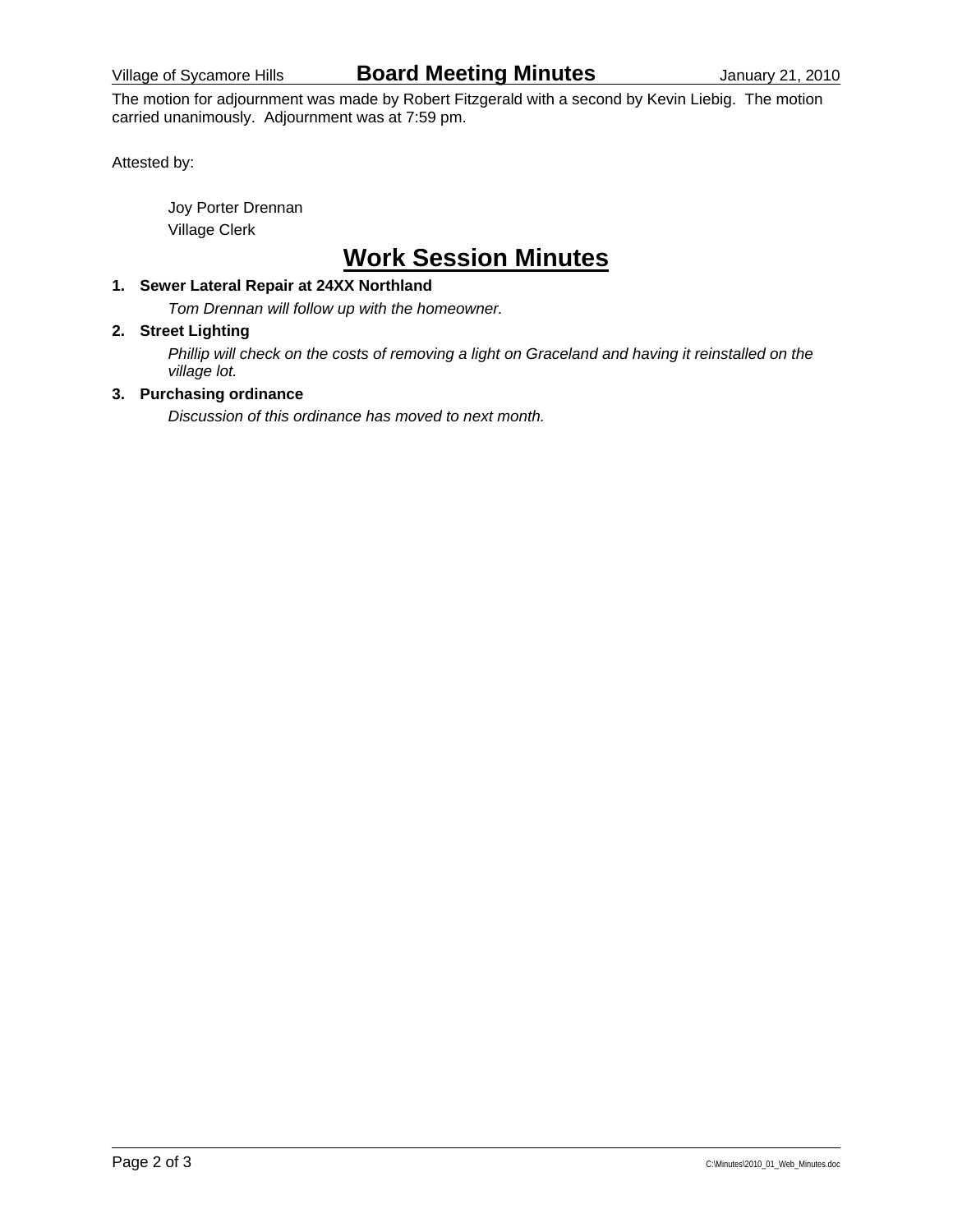### Appendix A **Chairman and Commissioners Reports** January 21, 2010

## **Chairman - Phillip Burke**

- 1. Cleaned storm sewer inlets.
- 2. Assisted clerk in preparation for meeting and with election filing for April 06, 2010 municipal election.
- 3. Removed leaves along village curbs.

## **Finance Commissioner – Carrie Logan**

Account Balances:

| • St. Johns Bank (Checking)    | \$92,131.09 December 31, 2009  |
|--------------------------------|--------------------------------|
| • A. G. Edwards (Money Market) | \$132,179.59 December 31, 2009 |

- A. G. Edwards (Sewer Lateral) \$ 18,843.91 December 31, 2009
- Profit & Loss Statement unavailable this month.

## **Street Commissioner – Tom Drennan**

- 1. Cleaned storm sewer inlets as needed.
- 2. Spoke with City of St. John regarding snow plowing.
- 3. Reissued POD permit for dumpster on Ashland Avenue.

## **Building Commissioner – Tom Drennan**

- 1. Sent requests for inspections to City of St. John.
- 2. Issued occupancy permits as required.
- 3. Assisted clerk with election filing for municipal election April 06, 2010
- 4. Spoke with workers at former location of R&R Auto regarding recent activity on site.
- 5. Issued permits.

#### **Permits Issued: 4**

#### **Vacant Homes/ For Sale / For Lease (August 2009): 12**

## **Sewer Lateral Administrator – Tom Drennan**

1. Conferred with plumber regarding their bid proposal for 24XX Ashland sewer lateral request.

## **Police Commissioner – Robert Fitzgerald**

| <b>Police Report Summary</b> |                 |  |  |  |
|------------------------------|-----------------|--|--|--|
| <b>Reporting Period</b>      | 12/1-12/31/2009 |  |  |  |
| <b>Contract Patrol</b>       | 93.7            |  |  |  |
| Additional Time in Village   | 20.25           |  |  |  |
| Tickets issued               | 22              |  |  |  |
| Payments received            | \$1,304.00      |  |  |  |

## **Health Commissioner – Kevin Liebig**

1. Continued with patrolling village for code violations.

#### **Rodent Abatement Requested:** None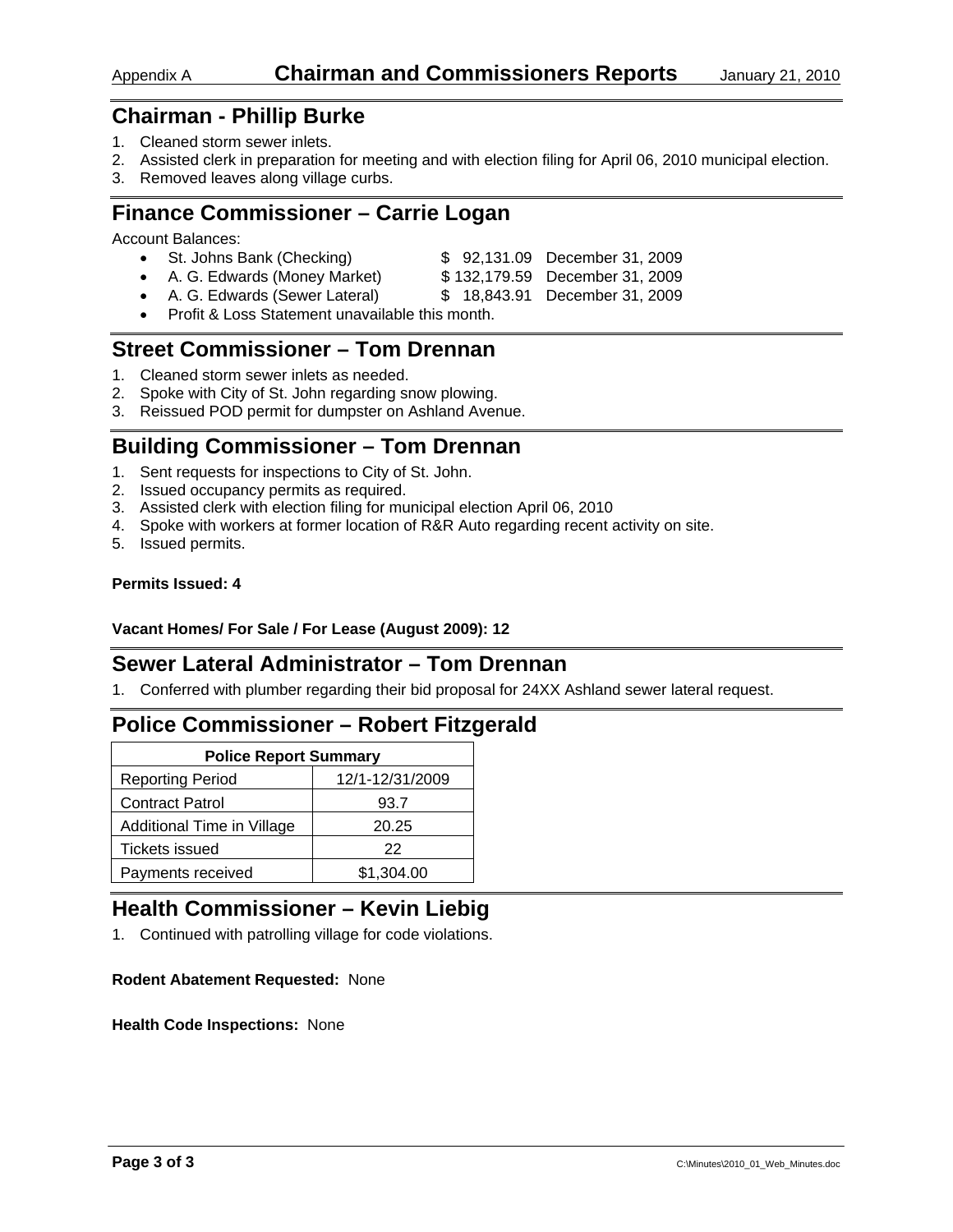The regular monthly meeting of the Board of Trustees of the Village of Sycamore Hills, St. Louis County, Missouri was held Thursday evening, February 18, 2010 in the Educational Building of Calvary United Church of Christ, 2501 Hartland Avenue. The meeting was called to order at 7:01 pm. Trustees present were Health Commissioner Kevin Liebig, Finance Commissioner Carrie Logan, Police Commissioner Robert Fitzgerald, Street Commissioner Tom Drennan and Chairman Phillip Burke. Clerk Joy Drennan and Attorney John Tajkowski were also present. The meeting opened with the Pledge of Allegiance.

#### **Amendment of Agenda:**

- 1. Under New Business remove item 1 *Fees Ordinance Bill 454 Ordinance 447.*
- 2. Under New Business add item 2 *Community Development Block Grant Agreement Bill 455 Ordinance 448.*

Carrie Logan made a motion to pay the bills as presented; Kevin Liebig seconded the motion. The motion carried unanimously.

#### **Approval of Prior Month's Minutes:**

A motion was made by Tom Drennan and seconded by Robert Fitzgerald to approve the minutes of the January 21, 2009 meeting. The motion carried unanimously.

#### **Presentation and Payment of Bills:**

Bills in the amount of \$22,248.80 were presented by Treasurer Joy Drennan. The following warrants (checks) are included in this month's disbursement:

- 6721 (32156) Department of the Treasury (IRS) for 2009 payroll liability (\$984.60)
- 6728 (32162) City of St. John for Snow Removal (\$1012.50)
- 6729 (32162) City of St. John for Building Inspections (\$180.00)
- 6738 (32169) Schwan Home Services, Inc. for business license overpayment (\$35.00)
- 6739 (32173) Wells Fargo for Sewer Lateral Account transfer (\$7,872.48)

Tom Drennan made a motion to pay the bills as presented; Kevin Liebig seconded the motion. The motion carried unanimously.

#### **Reports of the Chairman and Commissioners:**

Reports were submitted by the Chairman and the Commissioners and are attached as Appendix A. Carrie Logan reported on our investments and discussed some strategies to increase our returns. The sewer lateral program was discussed. Robert Fitzgerald made a motion to accept the reports as presented; Tom Drennan seconded the motion. The motion carried unanimously.

#### **Discussion from the Floor:**

There was no discussion from the floor.

#### **Old Business:**

**1. Occupancy Permits - Adopt St. John Fees** 

*Joy will write an ordinance for fee schedules and we will use them to match St. John fees.* 

**2. 2010 Road Repairs** 

*Holloran Contracting, Inc. submitted two bids for road repairs; however the board deemed the bids to expensive. Phillip will research road repairs required throughout the city and send out bid requests.* 

**3. Residence 24XX Walton Road** 

*Summonses have been issued on this property.* 

#### **New Business:**

- **1. Fees Ordinance Bill 454 Ordinance 447** 
	- *Removed*

#### **2. Village Lot -**

*The village can ask the rezoning board to zone it. This issue will be discussed further at the March meeting.*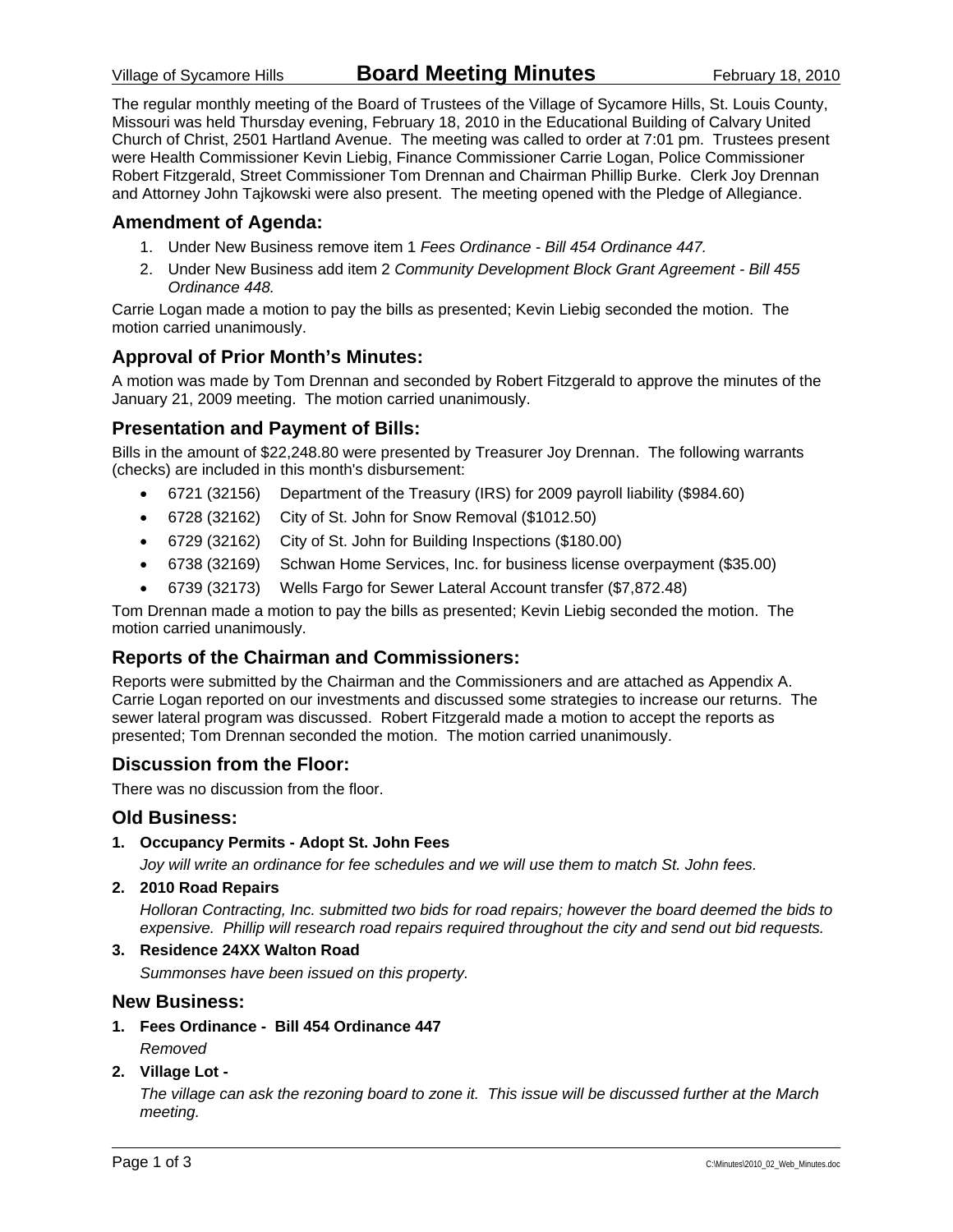### Village of Sycamore Hills **Board Meeting Minutes** February 18, 2010

#### **3. Community Development Block Grant Agreement -** *Bill 455 Ordinance 448*

*A motion was made by Tom Drennan and seconded by Robert Fitzgerald (Bill 455, Ordinance 448) authorizing the Chairman of the Village of Sycamore Hills to enter into an agreement with St. Louis County, Missouri for municipal housing and community development cooperation agreement 2010.* 

*The vote on the said motion was as follows on the first reading:* 

| <b>Trustee</b>       | <b>Abstain</b> | Yes | No | <b>Absent</b> |
|----------------------|----------------|-----|----|---------------|
| <b>Phillip Burke</b> |                |     |    |               |
| Tom Drennan          |                |     |    |               |
| Robert Fitzgerald    |                |     |    |               |
| Kevin Liebig         |                |     |    |               |
| Carrie Logan         |                |     |    |               |

*The vote on the said motion was as follows on the second reading:* 

| <b>Trustee</b>           | Abstain | Yes | No | <b>Absent</b> |
|--------------------------|---------|-----|----|---------------|
| <b>Phillip Burke</b>     |         |     |    |               |
| Tom Drennan              |         |     |    |               |
| <b>Robert Fitzgerald</b> |         |     |    |               |
| Kevin Liebig             |         |     |    |               |
| Carrie Logan             |         |     |    |               |

*Thereupon Bill 455 was declared to be duly enacted as Ordinance 448.* 

A motion was made by Carrie Logan and seconded by Tom Drennan to approve The motion for adjournment was made by Robert Fitzgerald with a second by Kevin Liebig. The motion carried unanimously. Adjournment was at 8:02 pm.

Attested by:

 Joy Porter Drennan Village Clerk

## **Work Session Minutes**

#### **1. Sewer Lateral Repair at 24XX Northland**

*Tom Drennan has an approved bid for the repair.* 

#### **2. Purchasing ordinance**

*This ordinance will be presented next month.* 

#### **3. Budget 2010/2011**

*The budget was reviewed. It will be presented for passage next month.* 

#### **4. Miscellaneous**

*Nothing to discuss.*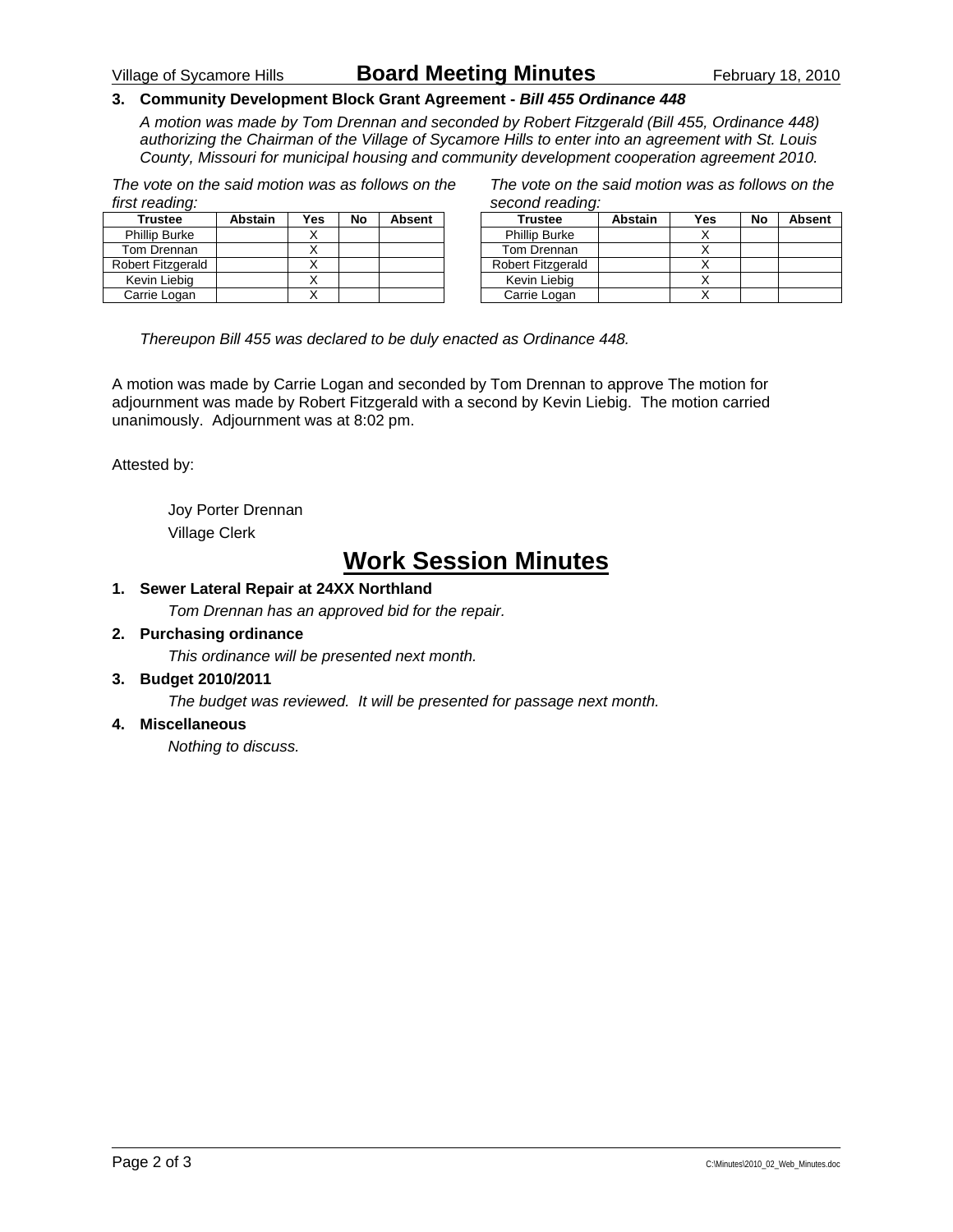- 1. Cleaned storm sewer inlets.
- 2. Assisted clerk with meeting preparation.

## **Finance Commissioner – Carrie Logan**

Account Balances:

| • St. Johns Bank (Checking)     | \$99,024.62 January 31, 2010  |
|---------------------------------|-------------------------------|
| • A. G. Edwards (Money Market)  | \$131,741.14 January 31, 2010 |
| • A. G. Edwards (Sewer Lateral) | \$18,844.12 January 31, 2010  |

• Revenue \$163,408.14 Expense \$158,711.15

## **Street Commissioner – Tom Drennan**

- 1. Spoke with City of St. John regarding snow plowing regarding 2500 block of Walton.
- 2. Cleaned storm sewer inlets as needed.

## **Building Commissioner – Tom Drennan**

- 1. Sent requests for inspections to City of St. John.
- 2. Issued occupancy permits as required.

#### **Permits Issued: 6**

#### **Vacant Homes/ For Sale / For Lease: 12**

## **Sewer Lateral Administrator – Tom Drennan**

- 1. Conferred with plumber regarding their bid proposal for 24XX Ashland sewer lateral request.
- 2. Reviewed proposal for 24XX Northland sewer lateral repair.

## **Police Commissioner – Robert Fitzgerald**

| <b>Police Report Summary</b> |           |  |  |  |
|------------------------------|-----------|--|--|--|
| <b>Reporting Period</b>      | 1/31/2010 |  |  |  |
| <b>Contract Patrol</b>       | 106       |  |  |  |
| Additional Time in Village   | 14        |  |  |  |
| <b>Tickets issued</b>        | 48        |  |  |  |
| Payments received            | \$2131.50 |  |  |  |

## **Health Commissioner – Kevin Liebig**

1. Continued with patrolling village for code violations.

#### **Rodent Abatement Requested:** None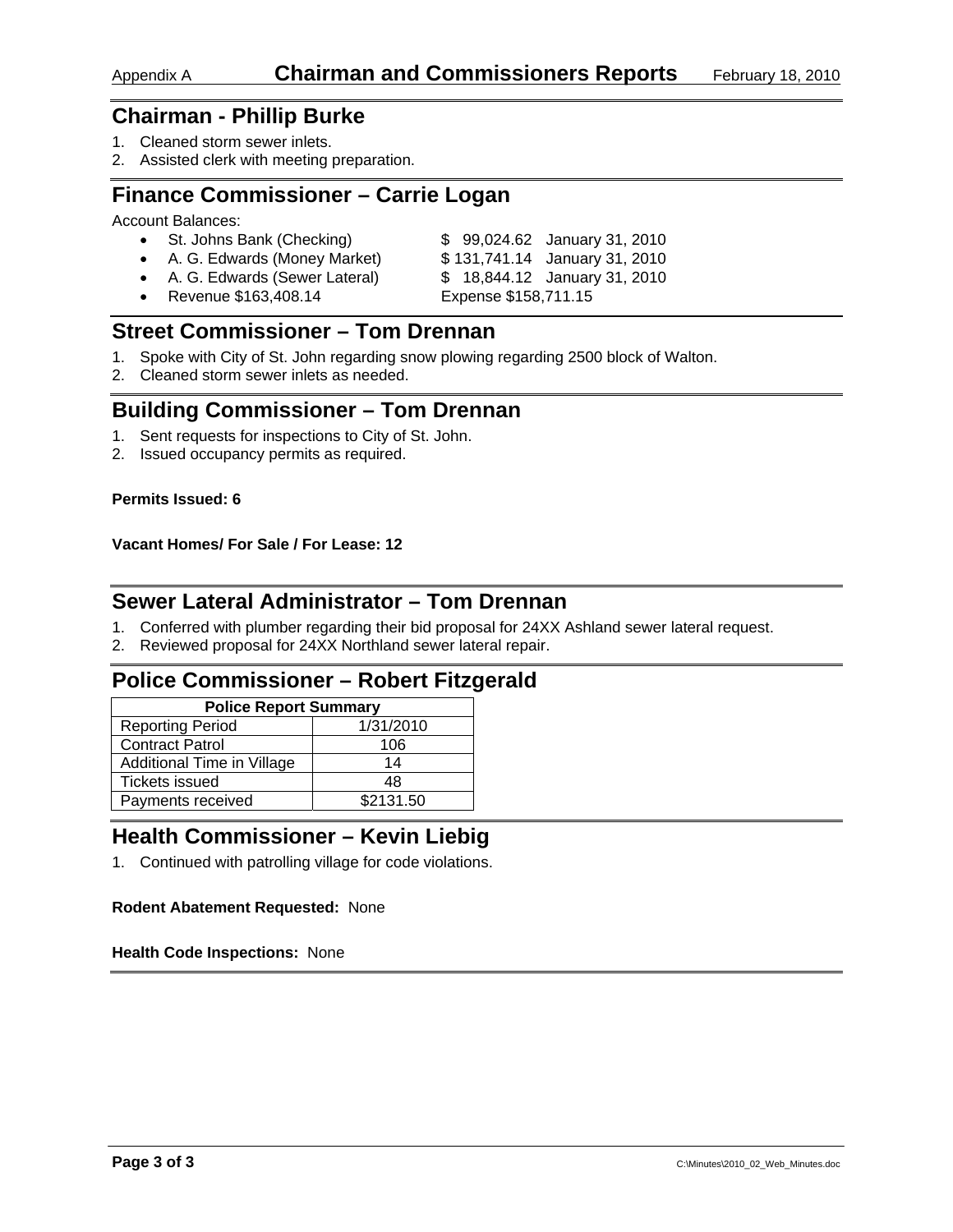The regular monthly meeting of the Board of Trustees of the Village of Sycamore Hills, St. Louis County, Missouri was held Thursday evening, March 18, 2010 in the Educational Building of Calvary United Church of Christ, 2501 Hartland Avenue. The meeting was called to order at 7:02 pm. Trustees present were Health Commissioner Kevin Liebig, Police Commissioner Robert Fitzgerald, Street Commissioner Tom Drennan and Chairman Phillip Burke. Finance Commissioner Carrie Logan was excused. Clerk Joy Drennan and Attorney John Tajkowski were also present. The meeting opened with the Pledge of Allegiance.

#### **Amendment of Agenda:**

There were no amendments to the agenda.

#### **Approval of Prior Month's Minutes:**

A motion was made by Robert Fitzgerald and seconded by Tom Drennan to approve the minutes of the February 18, 2009 meeting. The motion carried unanimously.

#### **Presentation and Payment of Bills:**

Bills in the amount of \$15,971.91 were presented by Treasurer Joy Drennan. The following warrants (checks) are included in this month's disbursement:

- 6740 (32174) St. Louis County for election expenses (\$272.22)
- 6747 (32180) City of St. John for snow removal (\$3240.00)
- 6748 (32180) City of St. John for housing inspections (\$135.00)
- 6757 (32187) Phillip Burke for reimbursement of anti-virus software (\$44.99)

Tom Drennan made a motion to pay the bills as presented; Robert Fitzgerald seconded the motion. The motion carried unanimously.

#### **Reports of the Chairman and Commissioners:**

Reports were submitted by the Chairman and the Commissioners and are attached as Appendix A. Tom Drennan made a motion to accept the reports as presented; Robert Fitzgerald seconded the motion. The motion carried unanimously.

#### **Discussion from the Floor:**

Susan Tyarks requested information for a business to be located at 8621 Lackland.

#### **Old Business:**

#### **1. 2010 Road Repairs**

*Phillip went through all the streets and marked the areas needing repair. He will prepare a letter requesting bids from the City of St. John that will also include a request to install some sign posts.* 

#### **2. Village Owned Lot**

*We reviewed the current county assessed value and decided that \$5,000 will be our initial asking price for the property. Phillip Burke will prepare a letter to send to the current businesses in the village. The letter will include a statement that we will consider rezoning the property. The letter will be reviewed by the attorney before sending.* 

#### **New Business:**

#### **1. 2010/2011 Budget Bill 456 Ordinance 449**

*A motion was made by Tom Drennan and seconded by Kevin Liebig (Bill 456, Ordinance 449) An Ordinance Adopting a Budget For The General Funds For the Village of Sycamore Hills For FY2010 .* 

*The vote on the said motion was as follows on the first reading:* 

| <b>Trustee</b>       | <b>Abstain</b> | <b>Yes</b> | No | <b>Absent</b> |  |
|----------------------|----------------|------------|----|---------------|--|
| <b>Phillip Burke</b> |                |            |    |               |  |
| Tom Drennan          |                |            |    |               |  |
| Robert Fitzgerald    |                |            |    |               |  |
| Kevin Liebig         |                |            |    |               |  |
| Carrie Logan         |                |            |    |               |  |

*The vote on the said motion was as follows on the second reading:* 

| <b>Trustee</b>           | Abstain | Yes | No | <b>Absent</b> |
|--------------------------|---------|-----|----|---------------|
| <b>Phillip Burke</b>     |         |     |    |               |
| Tom Drennan              |         |     |    |               |
| <b>Robert Fitzgerald</b> |         |     |    |               |
| Kevin Liebig             |         |     |    |               |
| Carrie Logan             |         |     |    |               |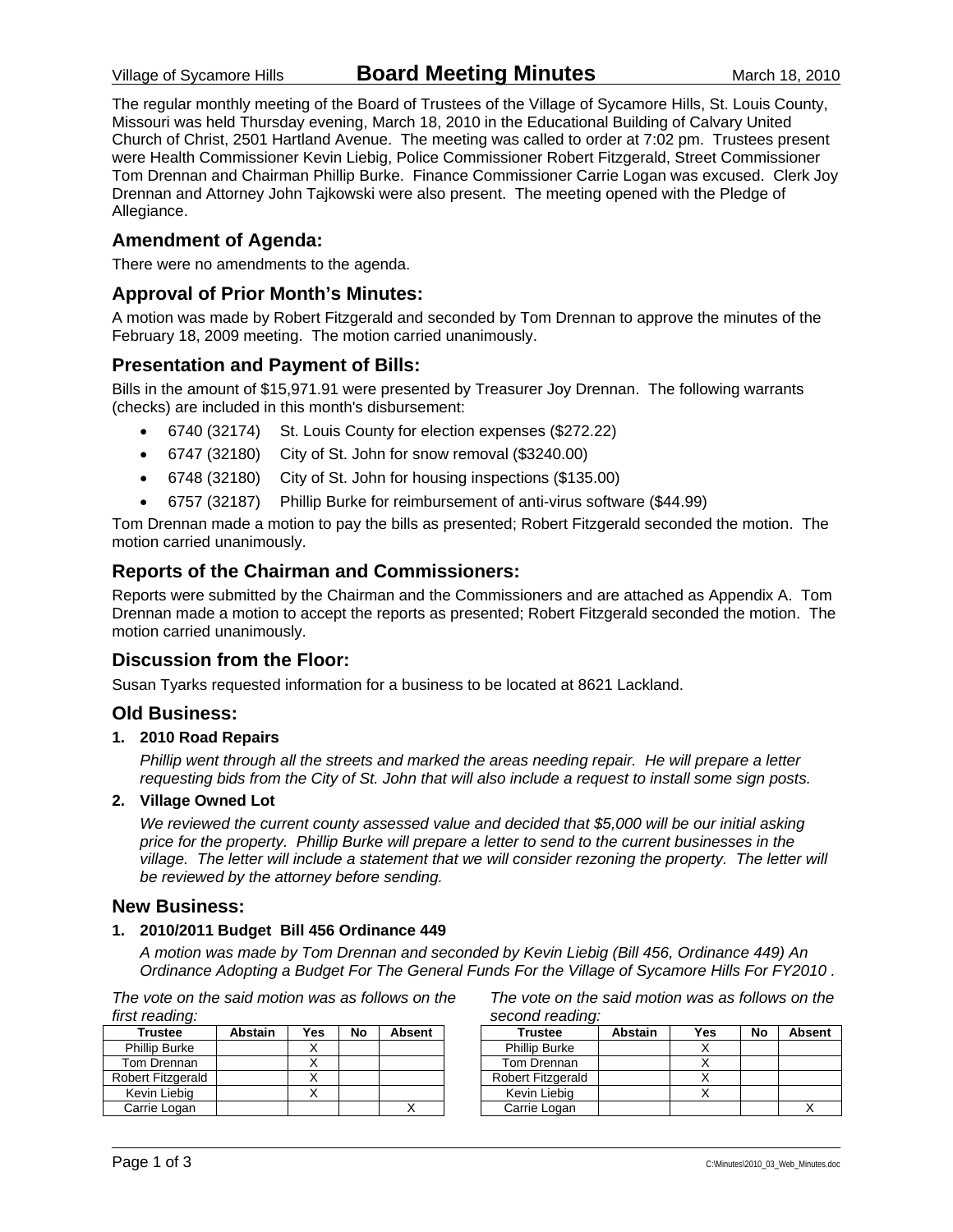### Village of Sycamore Hills **Board Meeting Minutes** March 18, 2010

*Thereupon Bill 456 was declared to be duly enacted as Ordinance 449.* 

#### **2. Purchasing Ordinance Bill 454 Ordinance 447**

*A motion was made by Robert Fitzgerald and seconded by Kevin Liebig (Bill 455, Ordinance 448) An Ordinance Establishing Policies and Procedures for Purchasing and Procurement of Goods and Services For the Village of Sycamore Hills.* 

*The vote on the said motion was as follows on the first reading:* 

| Trustee              | <b>Abstain</b> | Yes | No | <b>Absent</b> |
|----------------------|----------------|-----|----|---------------|
| <b>Phillip Burke</b> |                |     |    |               |
| Tom Drennan          |                |     |    |               |
| Robert Fitzgerald    |                |     |    |               |
| Kevin Liebig         |                |     |    |               |
| Carrie Logan         |                |     |    |               |

*The vote on the said motion was as follows on the second reading:* 

| <b>Trustee</b>       | <b>Abstain</b> | Yes | No | <b>Absent</b> |
|----------------------|----------------|-----|----|---------------|
| <b>Phillip Burke</b> |                |     |    |               |
| Tom Drennan          |                |     |    |               |
| Robert Fitzgerald    |                |     |    |               |
| Kevin Liebig         |                |     |    |               |
| Carrie Logan         |                |     |    |               |

#### *Thereupon Bill 454 was declared to be duly enacted as Ordinance 447.*

The motion for adjournment was made Tom Drennan and seconded by Kevin Liebig. The motion carried unanimously. Adjournment was at 7:37 pm.

Attested by:

 Joy Porter Drennan Village Clerk

## **Work Session Minutes**

#### **1. Inspection results for 24XX Walton**

*A forwarding address was found for the owner. A first class and certified letter will be sent to this address for the vehicle in violation on this property. We will follow up with the City of St. John on the status of the inspection.* 

#### **2. Sewer Lateral Repair at 24XX Northland**

*Tom Drennan has an approved bid for the repair but no action has been taken yet.* 

#### **3. Fees Ordinance Review**

*This ordinance was reviewed and will be presented next month.* 

#### **4. Software installs on village computer**

*Only the data administrator will install software on the computer.* 

#### **5. Miscellaneous**

*An inspection was conducted on the property at 24XX Ashland which has several violations.*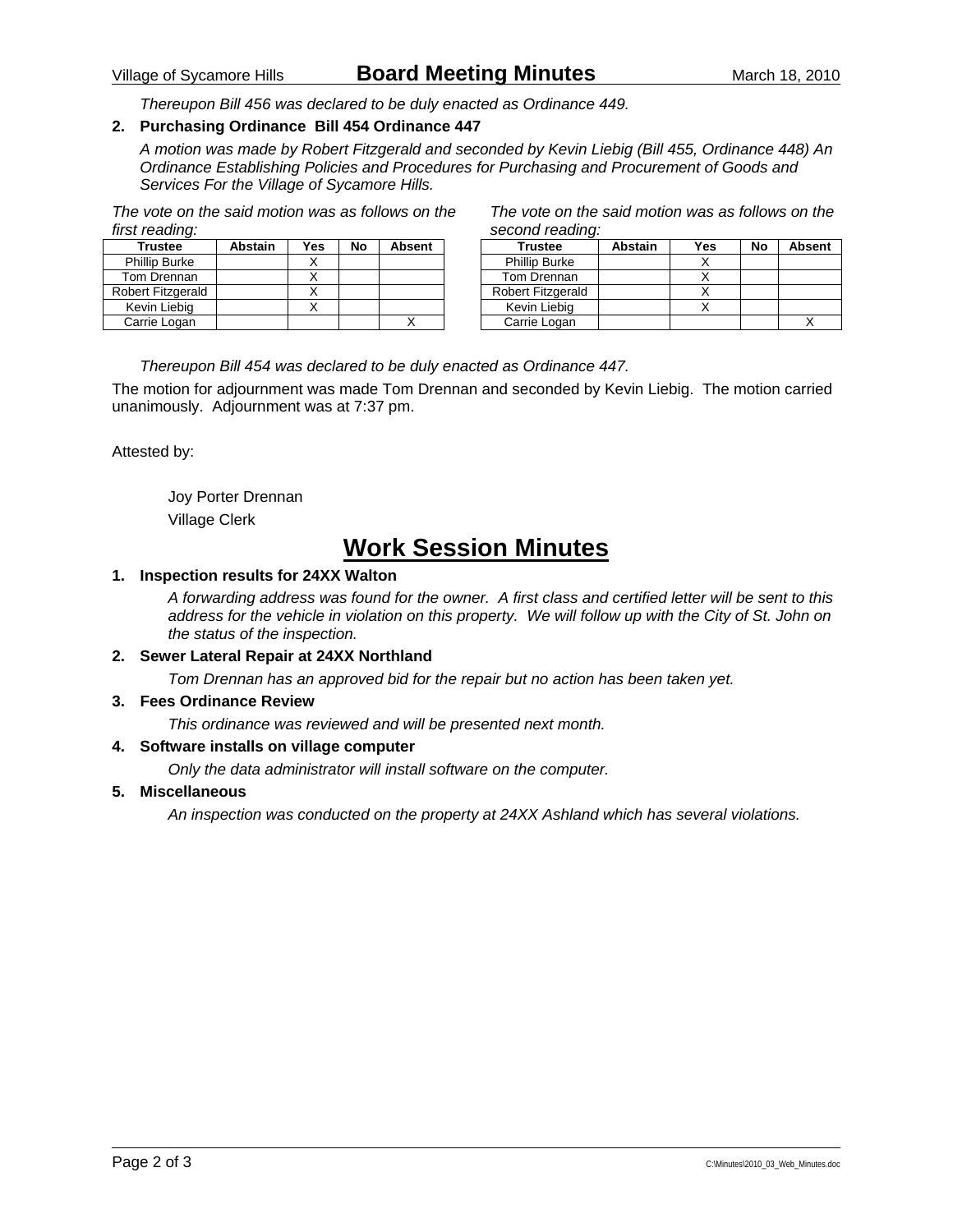- 1. Cleaned storm sewer inlets.
- 2. Attended St. Louis County Municipal League meeting.
- 3. Assisted clerk with meeting preparation.
- 4. Attended Mayors of Small Cities meeting.
- 5. Marked streets for repairs.

## **Finance Commissioner – Carrie Logan**

Account Balances:

- St. Johns Bank (Checking)  $$ 92,277.68$  February 28, 2010
- A. G. Edwards (Money Market) \$132,033.06 February 28, 2010
- 
- A. G. Edwards (Sewer Lateral) \$ 18,844.27 February 28, 2010
- Revenue \$ 177,974.27
- Expense \$ 174,567.12

## **Street Commissioner – Tom Drennan**

- 1. Cleaned storm sewer inlets as needed.
- 2. Checked out damaged sign.

## **Building Commissioner – Tom Drennan**

- 1. Sent requests for inspections to City of St. John.
- 2. Issued occupancy permits as required.
- 3. Inspected home on Ashland for code enforcement violations, ordered inspection by City of St. John.

#### **Permits Issued: 3**

**Vacant Homes/ For Sale / For Lease: 11** 

## **Sewer Lateral Administrator – Tom Drennan**

- 1. Conferred with plumber regarding their bid proposal for 24XX Ashland sewer lateral request.
- 2. Reviewed proposal for 24XX Northland sewer lateral repair.

## **Police Commissioner – Robert Fitzgerald**

| <b>Police Report Summary</b> |  |  |  |  |
|------------------------------|--|--|--|--|
| 3/18/2010                    |  |  |  |  |
| 103                          |  |  |  |  |
| 16                           |  |  |  |  |
| 25                           |  |  |  |  |
| \$1349.50                    |  |  |  |  |
|                              |  |  |  |  |

## **Health Commissioner – Kevin Liebig**

- 1. Continued patrolling village for code violations.
- 2. Inspected home on Ashland for violations.

#### **Rodent Abatement Requested:** None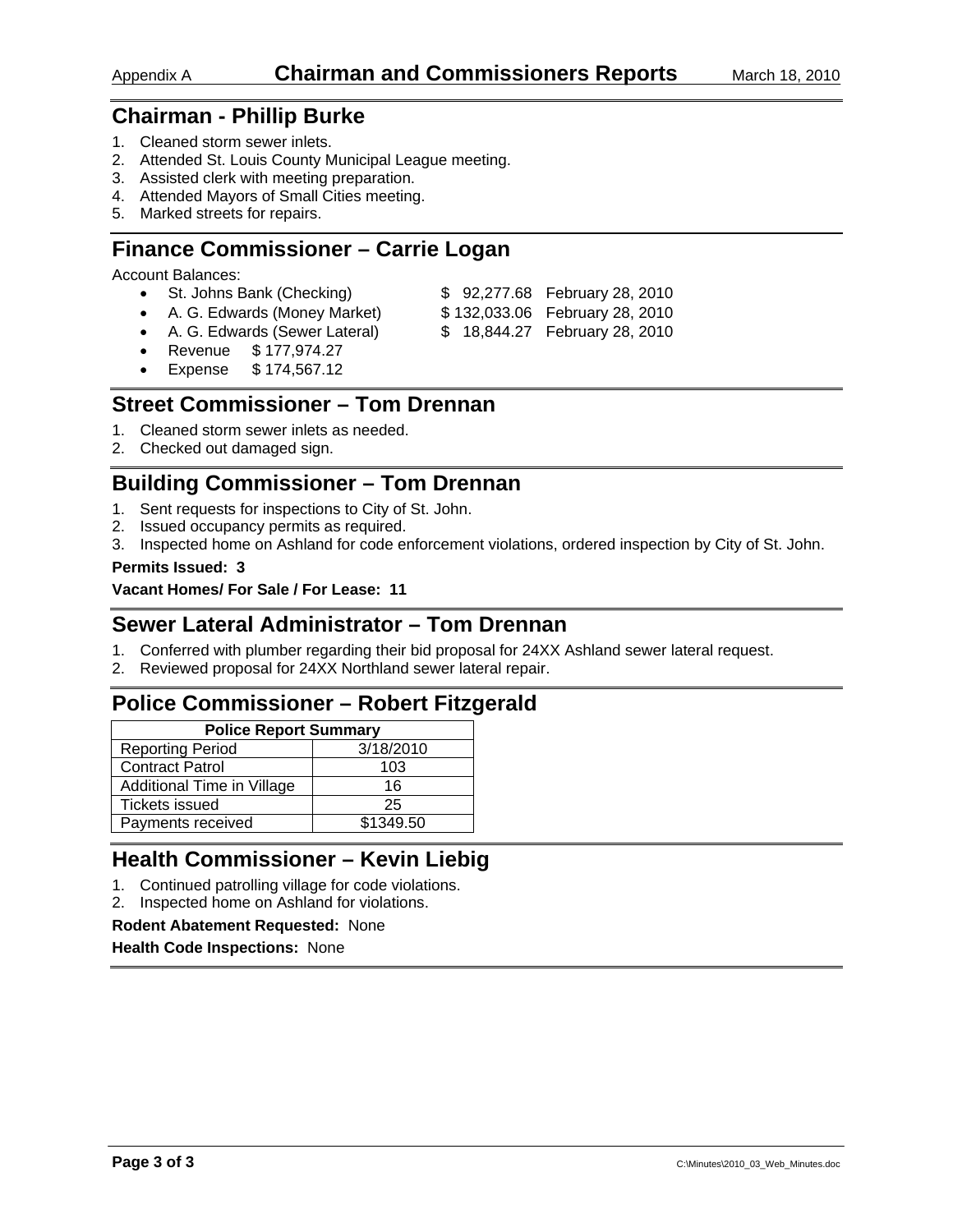The regular monthly meeting of the Board of Trustees of the Village of Sycamore Hills, St. Louis County, Missouri was held Thursday evening, April 15, 2010 in the Educational Building of Calvary United Church of Christ, 2501 Hartland Avenue. The meeting was called to order at 7:02 pm. Trustees present were Health Commissioner Kevin Liebig, Finance Commissioner Carrie Logan and Chairman Phillip Burke. Police Commissioner Robert Fitzgerald and Street Commissioner Tom Drennan were excused. Clerk Joy Drennan and Attorney John Tajkowski were also present. The meeting opened with the Pledge of Allegiance.

#### **Amendment of Agenda:**

There were no amendments to the agenda.

#### **Approval of Prior Month's Minutes:**

A motion was made by Kevin Liebig and seconded by Carrie Logan to approve the minutes of the March 18, 2009 meeting. The motion carried unanimously.

#### **Presentation and Payment of Bills:**

Bills in the amount of \$12,212.35 were presented by Treasurer Joy Drennan. Kevin Liebig made a motion to pay the bills as presented; Carrie Logan seconded the motion. The motion carried unanimously.

#### **Reports of the Chairman and Commissioners:**

Reports were submitted by the Chairman and the Commissioners and are attached as Appendix A. Kevin Liebig made a motion to accept the reports as presented; Carrie Logan seconded the motion. The motion carried unanimously.

#### **Discussion from the Floor:**

Capt. Morris of the St. John Police Department reviewed services provided recently.

#### **Old Business:**

#### **1. 2010 Road Repairs**

*Phillip went through all the streets and marked the areas needing repair. He sent a letter requesting bids from the City of St. John that also included a request to install some sign posts.* 

#### **2. Village Owned Lot**

*We reviewed the current county assessed value and decided that \$5,000 will be our initial asking price for the property. Phillip Burke will prepare a letter to send to the current businesses in the village.* The letter will include a statement that we will consider rezoning the property. The letter will *be reviewed by the attorney before sending.* 

#### **New Business:**

#### **1. Police Contract Bill 457 Ordinance 450**

*A motion was made by Kevin Liebig and seconded by Carrie Logan (Bill 455, Ordinance 448) "An Ordinance Repealing Ordinance No. 439 And Adopting A New Ordinance Authorizing The Chairperson Of The Board Of Trustees To Execute An Agreement For Police Services To Be Rendered To The Village Of Sycamore Hills By The City Of St. John And Providing For The Terms Of Such Contract".* 

*The vote on the said motion was as follows on the first reading:* 

| <b>Trustee</b>       | <b>Abstain</b> | Yes | No | <b>Absent</b> |
|----------------------|----------------|-----|----|---------------|
| <b>Phillip Burke</b> |                |     |    |               |
| Tom Drennan          |                |     |    |               |
| Robert Fitzgerald    |                |     |    |               |
| Kevin Liebia         |                |     |    |               |
| Carrie Logan         |                |     |    |               |

*The vote on the said motion was as follows on the second reading:* 

| Trustee                  | <b>Abstain</b> | Yes | No | <b>Absent</b> |
|--------------------------|----------------|-----|----|---------------|
| <b>Phillip Burke</b>     |                |     |    |               |
| Tom Drennan              |                |     |    |               |
| <b>Robert Fitzgerald</b> |                |     |    |               |
| Kevin Liebig             |                |     |    |               |
| Carrie Logan             |                |     |    |               |

*Thereupon Bill 457 was declared to be duly enacted as Ordinance 450.*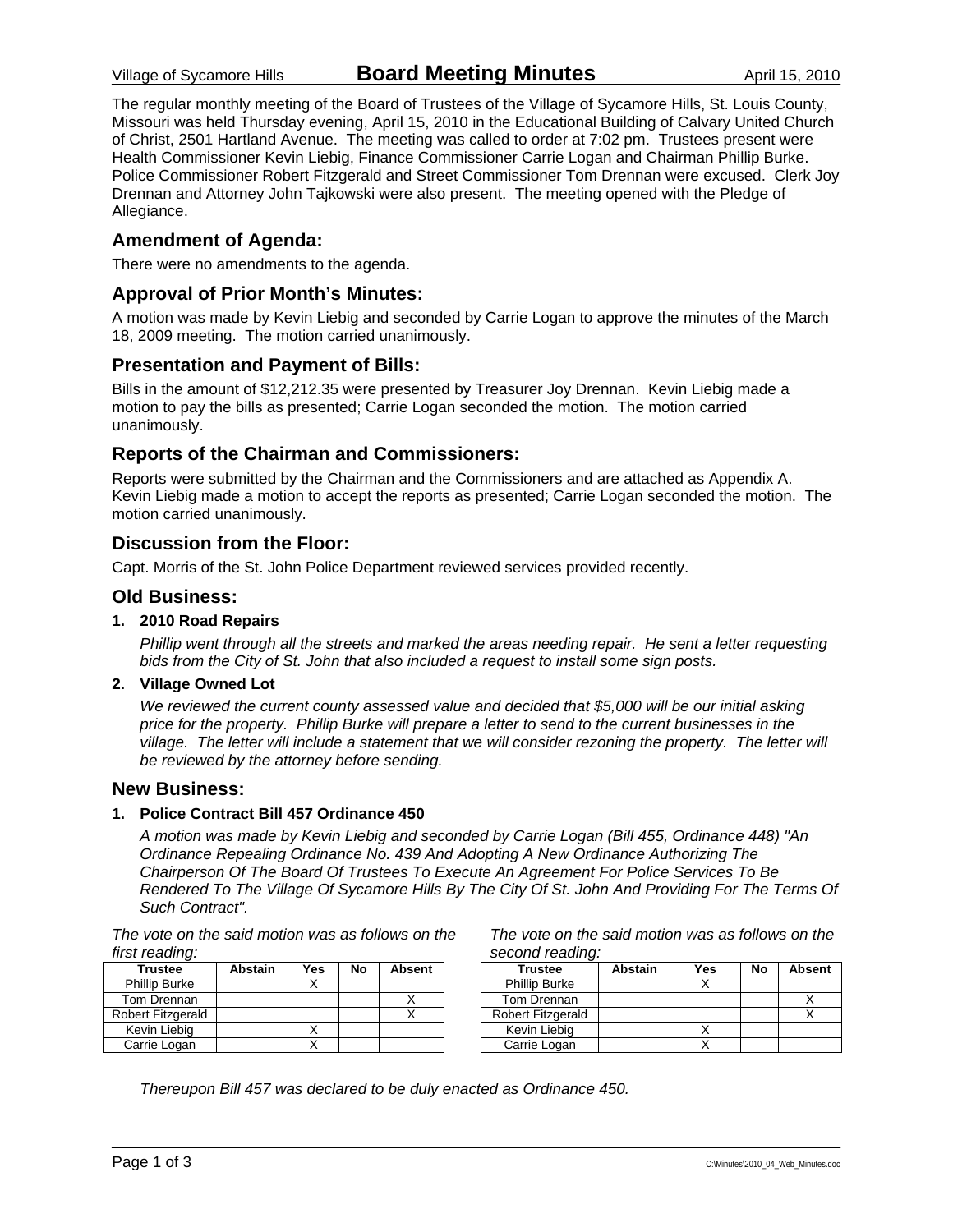#### **2. Fees Ordinance Bill 458 Ordinance 451**

*A motion was made by Kevin Liebig and seconded by Carrie Logan (Bill 458, Ordinance 451) "An Ordinance Establishing A Fee Schedule For All Permits And Inspections Required In The Village Of Sycamore Hills".* 

*The vote on the said motion was as follows on the first reading:* 

| <b>Trustee</b>       | <b>Abstain</b> | Yes | No | <b>Absent</b> |
|----------------------|----------------|-----|----|---------------|
| <b>Phillip Burke</b> |                |     |    |               |
| Tom Drennan          |                |     |    |               |
| Robert Fitzgerald    |                |     |    |               |
| Kevin Liebig         |                |     |    |               |
| Carrie Logan         |                |     |    |               |

*The vote on the said motion was as follows on the second reading:* 

| <b>Trustee</b>       | Abstain | Yes | No | <b>Absent</b> |
|----------------------|---------|-----|----|---------------|
| <b>Phillip Burke</b> |         |     |    |               |
| Tom Drennan          |         |     |    |               |
| Robert Fitzgerald    |         |     |    |               |
| Kevin Liebig         |         |     |    |               |
| Carrie Logan         |         |     |    |               |

*Thereupon Bill 458 was declared to be duly enacted as Ordinance 451.* 

#### **3. Business License Application for Tyvarks Auto Repair, 8621 Lackland**

*No application was received.* 

The motion for adjournment was made Carrie Logan and seconded by Kevin Liebig. The motion carried unanimously. Adjournment was at 7:18 pm.

Attested by:

 Joy Porter Drennan Village Clerk

## **Work Session Minutes**

#### **1. Inspection results for 24XX Walton**

*Some of the exterior of the property has been repaired. Broken windows, an unlicensed vehicle and yard debris remain.* 

#### **2. Sewer Lateral Repair at 24XX Northland**

*Tom Drennan has an approved bid for the repair but no action has been taken yet. Since the owner has not taken care of issue, the village will hire a contractor to make the repair as soon as possible.* 

#### **3. Inspection results for 24XX Ashland**

*An inspection was conducted on the property which has several violations. This item remains in work.* 

#### **4. Street and Sidewalk Repairs**

*Possible street and sidewalk repairs were discussed. CDBG funds may be available to fix sidewalks where they do not comply with ADA requirements.*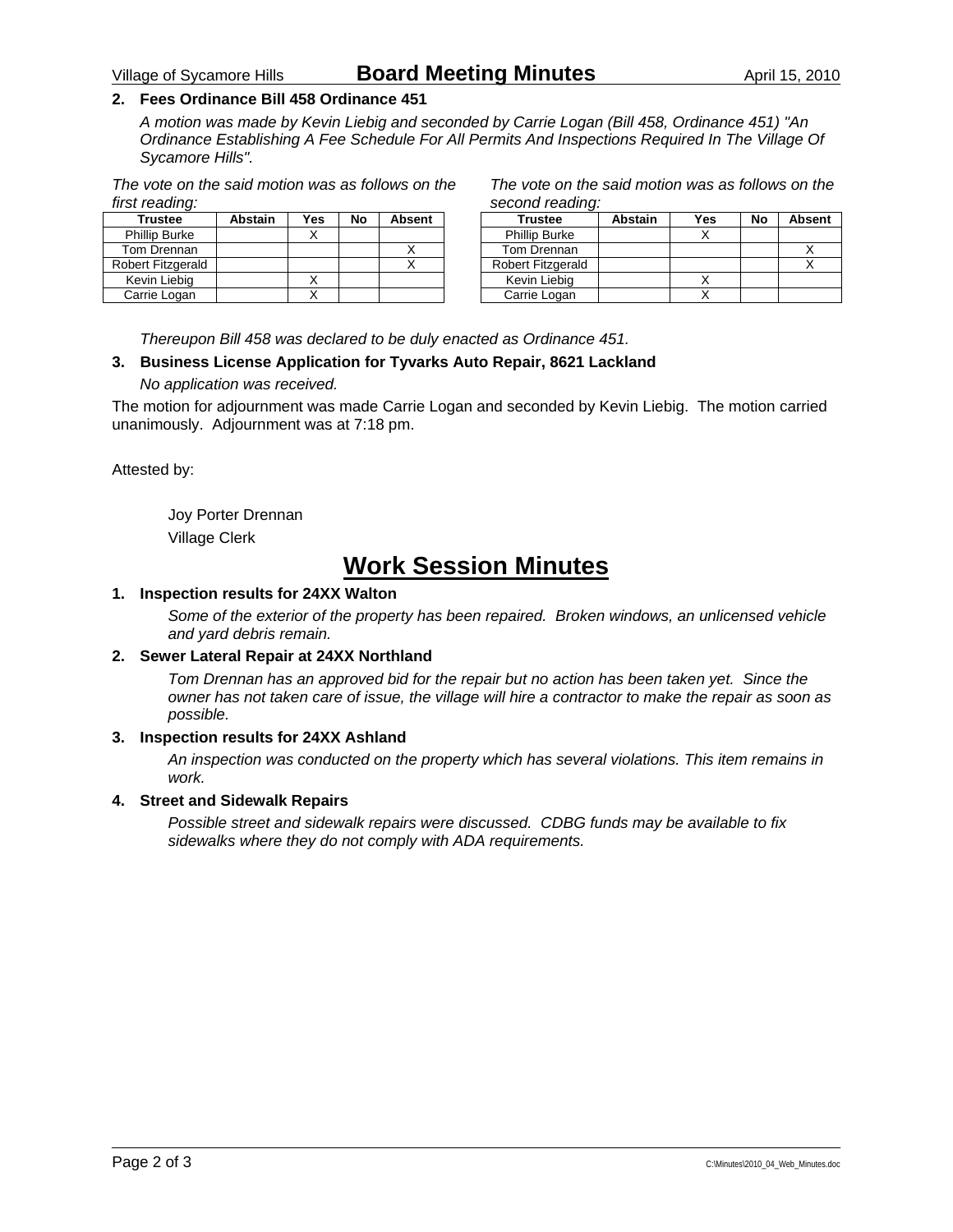- 1. Cleaned storm sewer inlets.
- 2. Attended St. Louis County Municipal League meeting.
- 3. Attended Mayors of Small Cities meeting.
- 4. Assisted clerk with meeting preparation.
- 5. Marked streets for repairs.
- 6. Marked areas for sign replacement.

## **Finance Commissioner – Carrie Logan**

Account Balances:

- St. Johns Bank (Checking) \$ 92,277.68 February 28, 2010
- A. G. Edwards (Money Market)  $$132,033.06$  February 28, 2010
- A. G. Edwards (Sewer Lateral) \$ 18,844.27 February 28, 2010
- Revenue \$ 177,974.27
- Expense \$ 174,567.12

## **Street Commissioner – Tom Drennan**

- 1. Cleaned storm sewer inlets as needed.
- 2. Checked out damaged sign.

## **Building Commissioner – Tom Drennan**

- 1. Sent requests for inspections to City of St. John.
- 2. Issued occupancy permits as required.
- 3. Inspected home on Ashland for code enforcement violations, ordered inspection by City of St. John.

#### **Permits Issued: 3**

#### **Vacant Homes/ For Sale / For Lease: 11**

## **Sewer Lateral Administrator – Tom Drennan**

- 1. Conferred with plumber regarding their bid proposal for 24XX Ashland sewer lateral request.
- 2. Reviewed proposal for 24XX Northland sewer lateral repair.

## **Police Commissioner – Robert Fitzgerald**

| <b>Police Report Summary</b> |           |  |  |  |
|------------------------------|-----------|--|--|--|
| <b>Reporting Period</b>      | 4/15/2010 |  |  |  |
| <b>Contract Patrol</b>       | 136.6     |  |  |  |
| Additional Time in Village   | 18.25     |  |  |  |
| <b>Tickets issued</b>        | 38        |  |  |  |
| Payments received            | \$1896.50 |  |  |  |

## **Health Commissioner – Kevin Liebig**

- 1. Continued patrolling village for code violations.
- 2. Inspected home on Ashland for violations.

#### **Rodent Abatement Requested:** None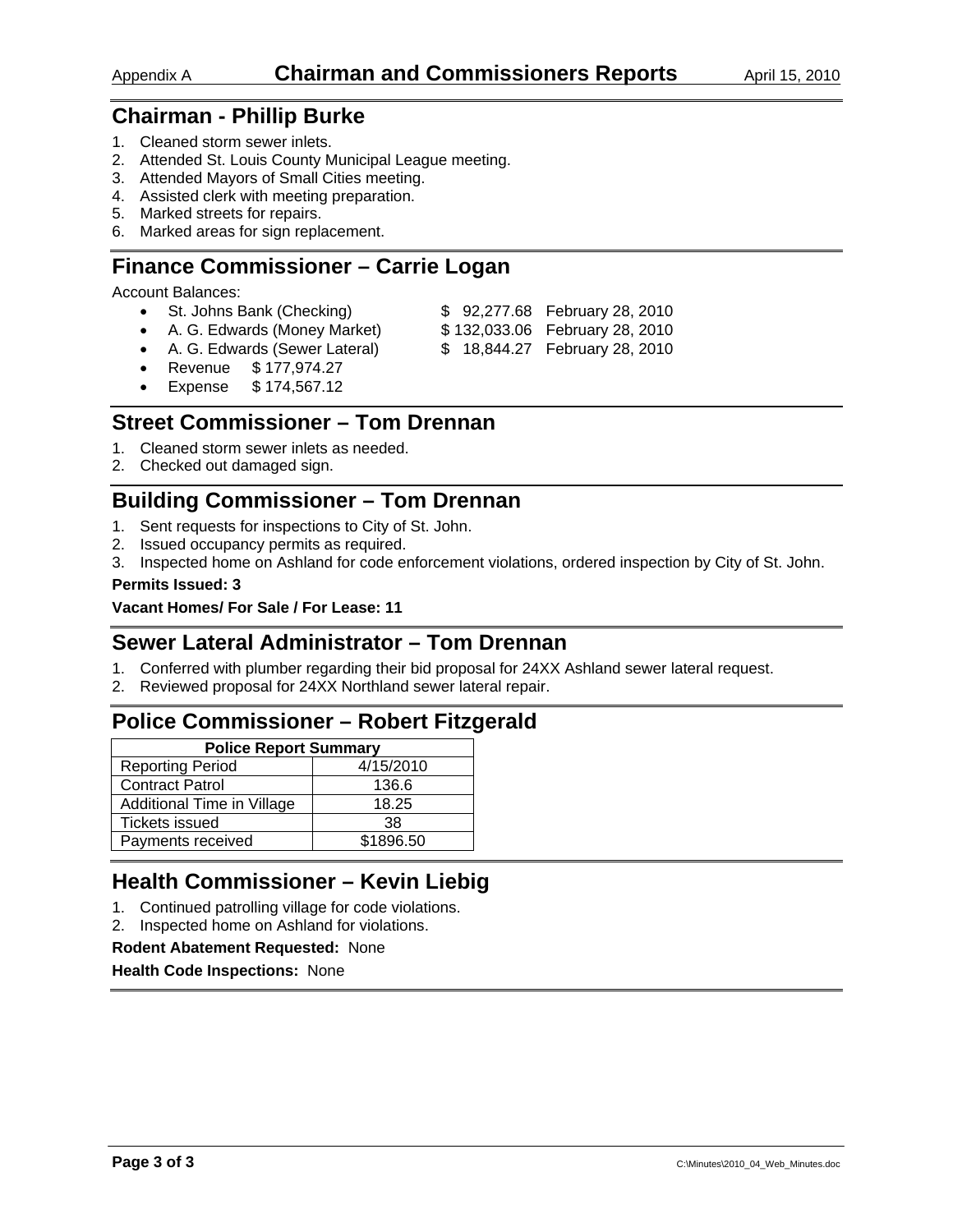The regular monthly meeting of the Board of Trustees of the Village of Sycamore Hills, St. Louis County, Missouri was held Thursday evening, May 20, 2010 in the Educational Building of Calvary United Church of Christ, 2501 Hartland Avenue. The meeting was called to order at 7:03 pm. Trustees present were Health Commissioner Kevin Liebig, Finance Commissioner Carrie Logan, Police Commissioner Robert Fitzgerald, Street Commissioner Tom Drennan and Chairman Phillip Burke. Clerk Joy Drennan and Attorney John Tajkowski were also present. The meeting opened with the Pledge of Allegiance.

#### **Reading of Election Results:**

The clerk read the results of the April 2010 Elections.

#### **Oath of Office:**

Robert Fitzgerald and Kevin Liebig took the oath of office.

#### **Amendment of Agenda:**

There were no amendments to the agenda.

#### **Approval of Prior Month's Minutes:**

A motion was made by Tom Drennan and seconded by Kevin Liebig to approve the minutes of the April 15, 2010 meeting. The motion carried unanimously.

#### **Presentation and Payment of Bills:**

Bills in the amount of \$13,014.13 were presented by Treasurer Joy Drennan. Kevin Liebig made a motion to pay the bills as presented; Carrie Logan seconded the motion. The motion carried unanimously.

#### **Reports of the Chairman and Commissioners:**

Reports were submitted by the Chairman and the Commissioners and are attached as Appendix A. Tom Drennan made a motion to accept the reports as presented; Kevin Liebig seconded the motion. The motion carried unanimously.

#### **Discussion from the Floor:**

Sgt. Selby noted that the City of St. John has a new web site. The St. John Expo will occur on August 28 from 4 -11 pm at McKibbon and St. Charles Rock roads and will food, beverages, and music.

#### **Old Business:**

#### **1. 2010 Road Repairs**

*St. John Public Works has presented bids for repairs.* 

*A motion was made by Kevin Liebig and seconded by Tom Drennan to accept the bid for pothole repairs. The motion carried unanimously* 

*A motion was made by Kevin Liebig and seconded by Robert Fitzgerald to accept the bid for street repairs. The motion carried unanimously* 

*A motion was made by Tom Drennan and seconded by Carrie Logan to accept the bid for street sign replacement. The motion carried unanimously* 

#### **2. Village Owned Lot**

*We reviewed the current county assessed value and decided that \$5,000 will be our initial asking price for the property. Phillip Burke will prepare a letter to send to the current businesses in the village. The letter will include a statement that we will consider rezoning the property. The letter will be reviewed by the attorney before sending.* 

#### **New Business:**

#### **1. Business License Application**

*Tyarks Auto Repair, 8621 Lackland presented their case for a business license. They would employ 2 employees in the village and the 5 currently in Bridgeton. There several items are missing to complete the business license application including a copy of the lease, a no tax due letter, a sales*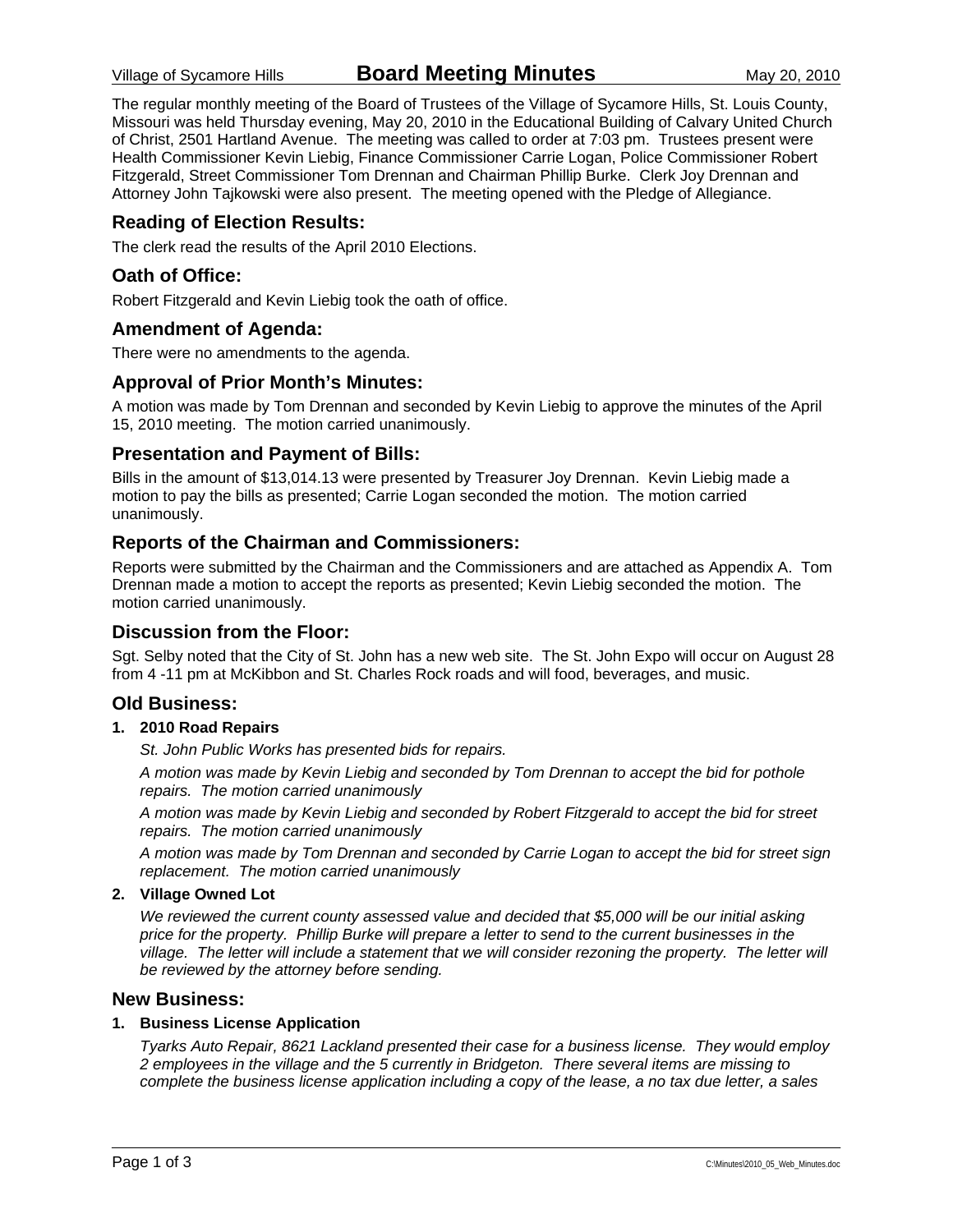## Village of Sycamore Hills **Board Meeting Minutes** May 20, 2010

*tax number, proof of property tax paid and a MO license ID for this address. This item will be tabled until the next meeting.* 

#### **2. Appointment of Public Officials for 2010/2011 - Bill 459 Ordinance 452**

*A motion was made by Kevin Liebig and seconded by Robert Fitzgerald (Bill 459, Ordinance 452) "An Ordinance Authorizing the Appointment of Village Officials and Commissions".* 

*The vote on the said motion was as follows on the first reading:* 

| <b>Trustee</b>       | <b>Abstain</b> | Yes | No | <b>Absent</b> |
|----------------------|----------------|-----|----|---------------|
| <b>Phillip Burke</b> |                |     |    |               |
| Tom Drennan          |                |     |    |               |
| Robert Fitzgerald    |                |     |    |               |
| Kevin Liebig         |                |     |    |               |
| Carrie Logan         |                |     |    |               |

*The vote on the said motion was as follows on the second reading:* 

| <b>Trustee</b>           | <b>Abstain</b> | Yes | No | <b>Absent</b> |
|--------------------------|----------------|-----|----|---------------|
| <b>Phillip Burke</b>     |                |     |    |               |
| Tom Drennan              |                |     |    |               |
| <b>Robert Fitzgerald</b> |                |     |    |               |
| Kevin Liebig             |                |     |    |               |
| Carrie Logan             |                |     |    |               |

*Thereupon Bill 459 was declared to be duly enacted as Ordinance 452.* 

The motion for adjournment was made Robert Fitzgerald and seconded by Tom Drennan. The motion carried unanimously. Adjournment was at 7:58 pm.

Attested by:

 Joy Porter Drennan Village Clerk

## **Work Session Minutes**

#### **1. Inspection results for 24XX Walton**

*Some of the exterior of the property has been repaired. Broken windows, an unlicensed vehicle and yard debris remain. The attorney will prepare an ordinance for an administrative search warrant.* 

#### **2. Sewer Lateral Repair at 24XX Northland**

*Tom Drennan has an approved bid for the repair but no action has been taken yet. Since the owner has not taken care of issue, the village will hire a contractor to make the repair as soon as possible.* 

#### **3. Street and Sidewalk Repairs**

*Possible street and sidewalk repairs were discussed. CDBG funds may be available to fix sidewalks where they do not comply with ADA requirements.* 

#### **4. 24XX Ashland**

*Also in need of repairs.* 

#### **5. Audit of village**

*For our size of a city an audit every 5 years should be sufficient.* 

#### **6. Bagworm Spraying**

*We will forgo bagworm spraying this year to see if it makes a difference in the health of the trees.*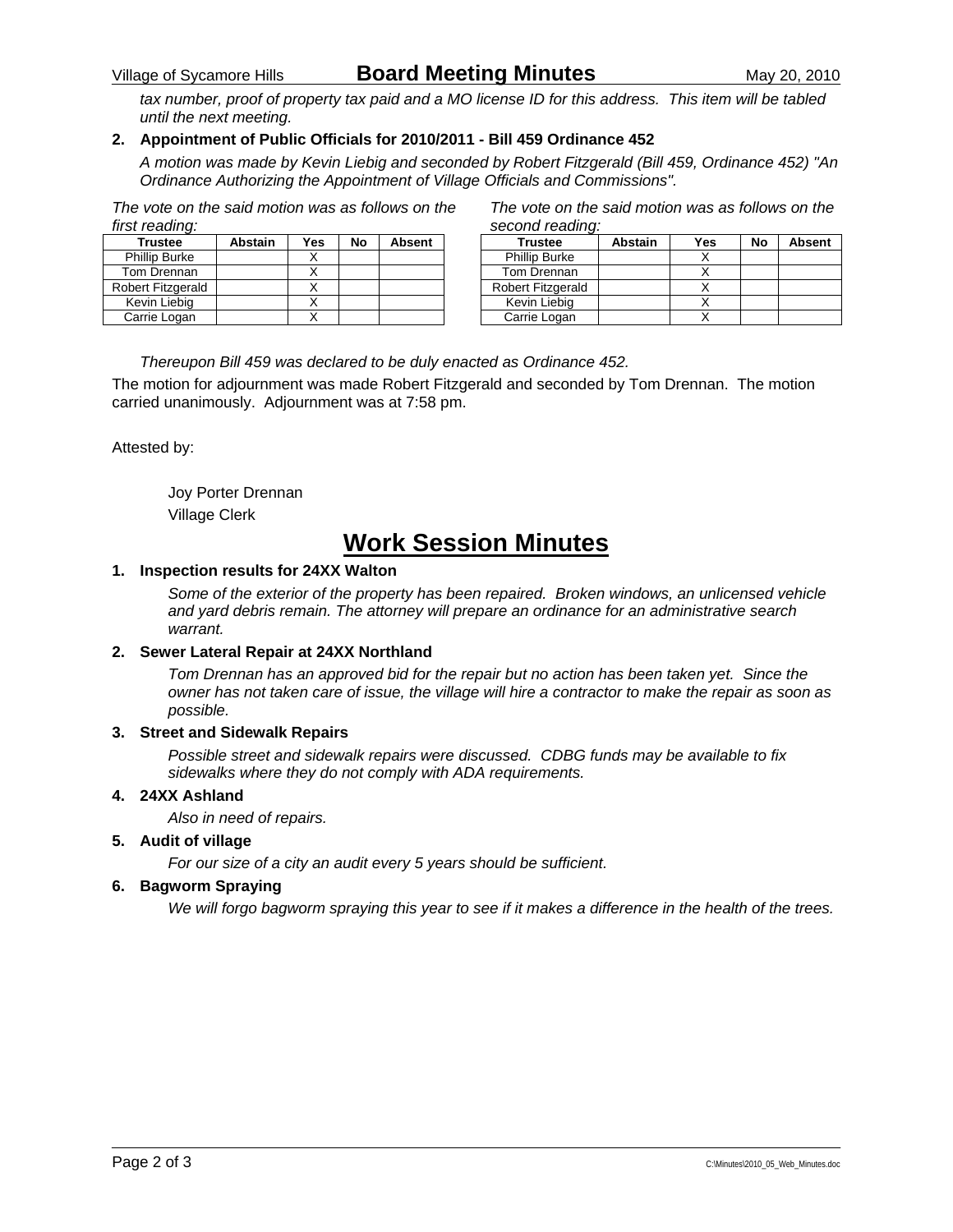- 1. Cleaned storm sewer inlets.
- 2. Attended St. Louis County Municipal League meeting.
- 3. Attended Mayors of Small Cities meeting.
- 4. Assisted clerk with meeting preparation.
- 5. Marked streets for repairs.
- 6. Marked areas for sign replacement.

## **Finance Commissioner – Carrie Logan**

Account Balances:

- St. Johns Bank (Checking) \$ 68,525.84 April 30, 2010
- Wells Fargo (Money Market) \$131,923.02 April 30, 2010
	-
- Wells Fargo (Sewer Lateral) \$ 26,897.55 April 30, 2010
- Revenue \$ 20,780.27
- Expense \$ 25,230.74

## **Street Commissioner – Tom Drennan**

1. Cleaned storm sewer inlets as needed.

## **Building Commissioner – Tom Drennan**

- 1. Issued occupancy permits as required.
- 2. Spoke with mortgage company regarding vacant home on Hartland with accumulated trash on porch.
- 3. Inspected homes on Hartland and sent violation notices as needed.

#### **Permits Issued: 8**

**Vacant Homes/ For Sale / For Lease: 14** 

## **Sewer Lateral Administrator – Tom Drennan**

1. Spoke with owner of 24XX Northland regarding sewer lateral repair.

## **Police Commissioner – Robert Fitzgerald**

| <b>Police Report Summary</b> |                    |  |  |  |
|------------------------------|--------------------|--|--|--|
| <b>Reporting Period</b>      | 4/1/2010-4/30/2010 |  |  |  |
| <b>Contract Patrol</b>       | 117                |  |  |  |
| Additional Time in Village   | 25                 |  |  |  |
| <b>Tickets issued</b>        | 36                 |  |  |  |
| Payments received            | \$1,794.00         |  |  |  |

## **Health Commissioner – Kevin Liebig**

- 1. Continued patrolling village for code violations.
- 2. Inspected village.
- 3. Maintaining vacant home 25XX Brown.

#### **Rodent Abatement Requested:** None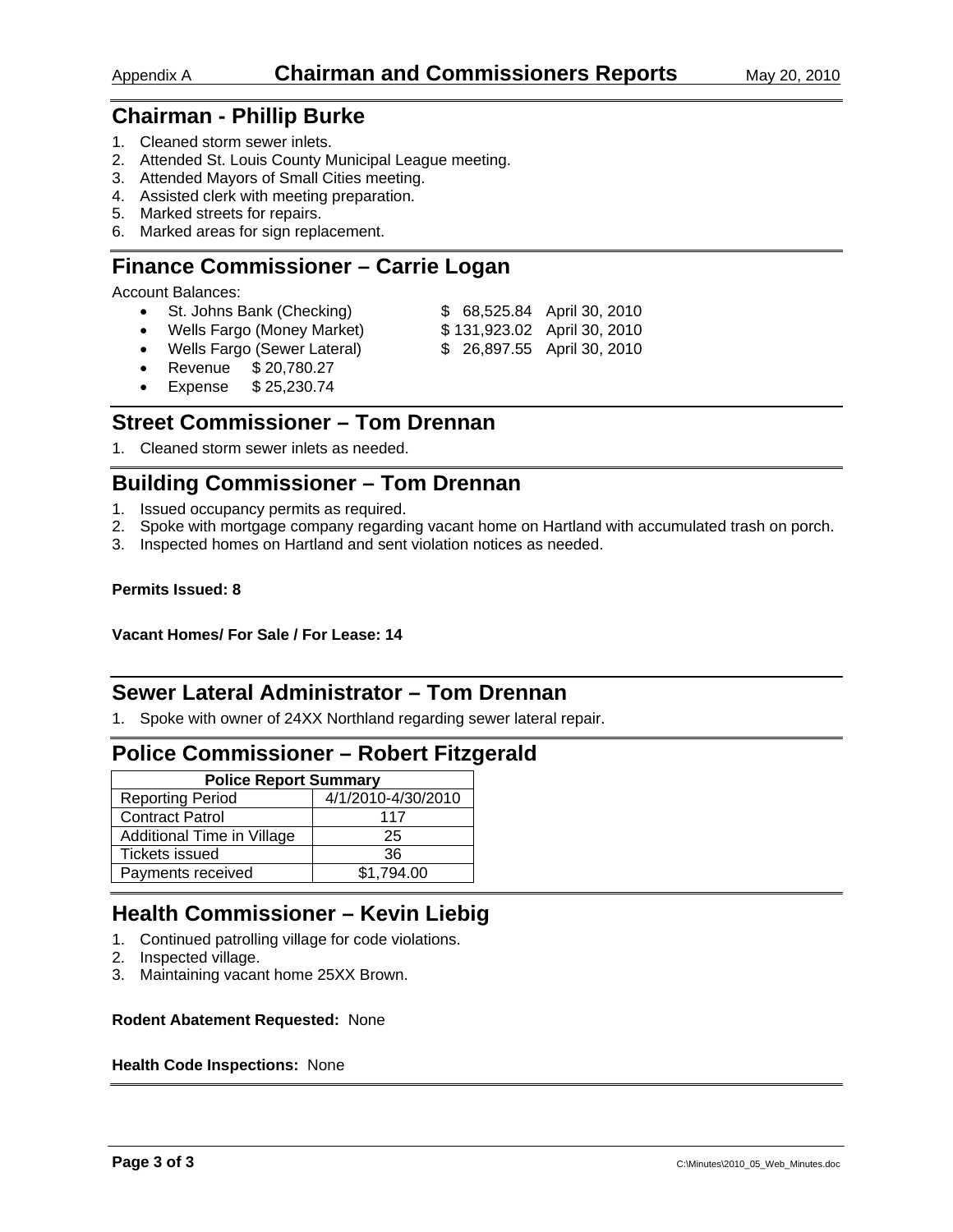The regular monthly meeting of the Board of Trustees of the Village of Sycamore Hills, St. Louis County, Missouri was held Thursday evening, June 17, 2010 in the Educational Building of Calvary United Church of Christ, 2501 Hartland Avenue. The meeting was called to order at 7:02 pm. Trustees present were Health Commissioner Kevin Liebig, Finance Commissioner Carrie Logan, Police Commissioner Robert Fitzgerald, Street Commissioner Tom Drennan and Chairman Phillip Burke. Clerk Joy Drennan and Attorney John Tajkowski were also present. The meeting opened with the Pledge of Allegiance.

#### **Amendment of Agenda:**

- 1. Under New Business add item 2 *Overland Lion's fair*.
- 2. Under New Business add item 3 *Bonds.*
- 3. Under New Business add item 4 *Fema/Sema Flood Maps.*
- 4. Under Work session add item 4 C*omments from John Tajkowski.*

Robert Fitzgerald made a motion to accept the amendments; Kevin Liebig seconded the motion. The motion carried unanimously.

#### **Public Hearing - Community Development Block Grant**

The Community Development Block Grant Public Hearing was called to order at 7:05pm. The CDBG handout was available for review. Joy explained the eligible projects the \$20,000 of grant funds for the year 2011. We will check to see if any money from the previous year may be rolled into the next year. The village prioritized the possible village projects as follows:

- 1. Sidewalks with engineering advice
- 2. Curbs
- 3. Community Cleanup
- 4. Signage

The Public Hearing was adjourned at 7:16 pm.

#### **Approval of Prior Month's Minutes:**

A motion was made by Carrie Logan and seconded by Tom Drennan to approve the minutes of the May 20, 2010 meeting. The motion carried unanimously.

#### **Presentation and Payment of Bills:**

Bills in the amount of \$17,301.07 were presented by Treasurer Joy Drennan. Tom Drennan made a motion to pay the bills as presented; Kevin Liebig seconded the motion. The motion carried unanimously.

#### **Reports of the Chairman and Commissioners:**

Reports were submitted by the Chairman and the Commissioners and are attached as Appendix A. Tom Drennan spoke of the difficulty recently of obtaining the appropriate permits from a resident using a POD per our ordinance. Our attorney will draft a letter to the portable storage company saying permits are required, we may consider amending our ordinance requiring permits prior to delivery of any portable storage. Another approach may have the village require the portable storage company be responsible for the fee. Carrie Logan made a motion to accept the reports as presented; Kevin Liebig seconded the motion. The motion carried unanimously.

#### **Discussion from the Floor:**

There was no discussion from the floor.

#### **Old Business:**

**1. 2010 Road Repairs** 

*Road repairs were completed satisfactorily.* 

#### **2. Village Owned Lot**

*Phillip Burke is working on the letter of offer.*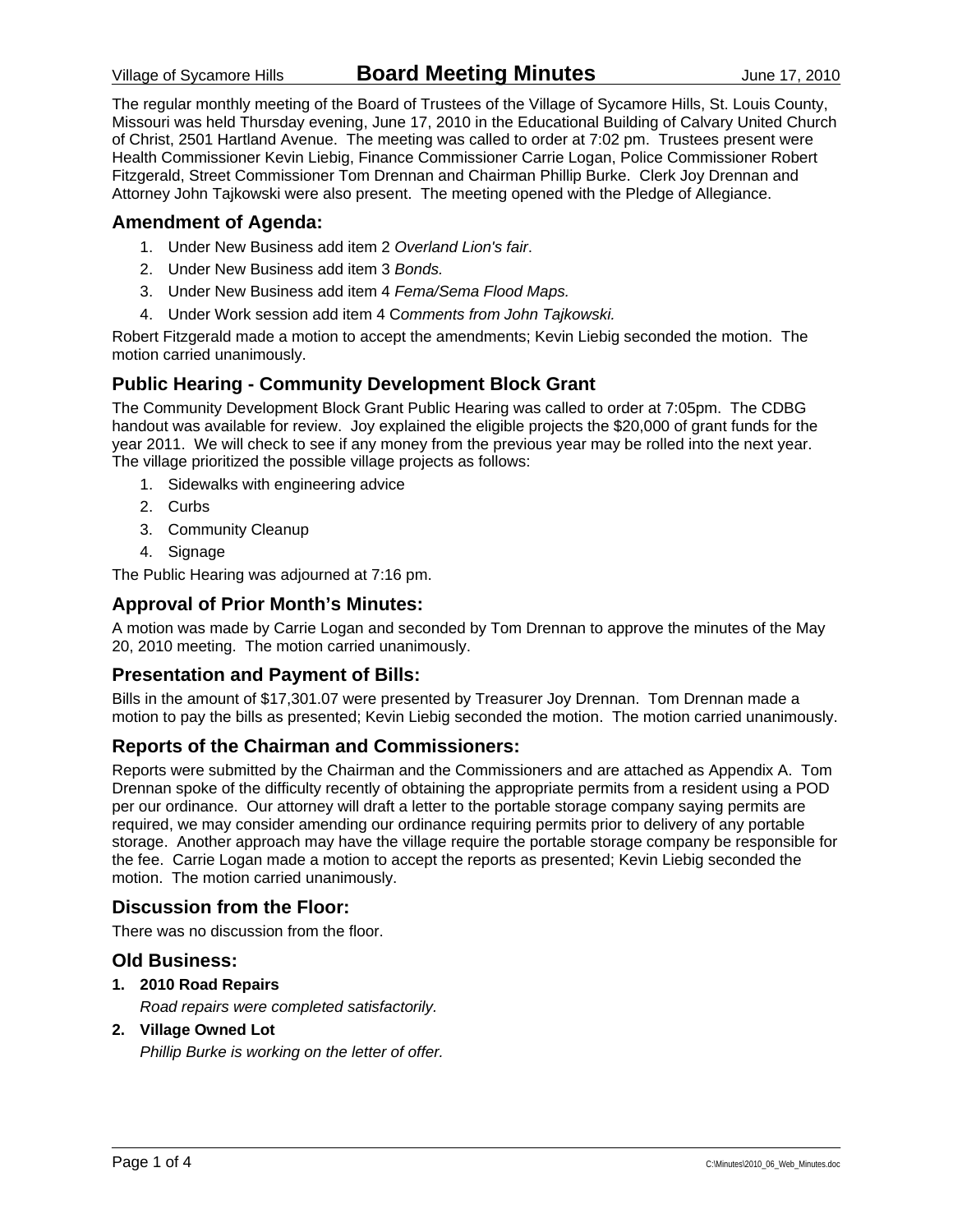#### **New Business:**

#### **1. Business License Application**

*Road Rage Performance and Sound, 8621 Lackland presented their case for a business license for complete car care. The business could be operational within 30 days.* 

*It was proposed to issue a temporary business license for a period to end on September 16, 2010, at that time the business will reviewed for compliance with the special use permit and a possible extension to December 31, 2010 with a review of the lease agreement to occur in November.* 

 *The special use permit will include the following:* 

- *1. Business hours 9:30am to 5:30pm M-F, with occasional work on weeknights and weekends by appointment.*
- *2. No auto body work.*
- *3. Fence to be completed by July 15.*
- *4. No parking by the company on public streets.*
- *5. All vehicles in parking lot to be properly licensed.*
- *6. No more than 12 vehicles parked on the property at any time.*
- *7. Any merger with another business to be reviewed by the village.*

*A motion was made by Carrie Logan and seconded by Kevin Liebig to approve the temporary business license with special uses as described. Upon a roll call vote the temporary business license was approved. Phillip Burke will prepare and send the business license.* 

#### **2. Overland Lions Fair**

*The annual fair will be August 26-29. As in previous years barricades will be put on the affected streets and parking permits will be distributed 2 per residence.* 

#### **3. Bonds**

*Tom Drennan will investigate bond coverage for appointees and employees.* 

#### **4. Fema/Sema Floodplain Maps**

*The village is no longer in floodplain according to the most recent maps.* 

The motion for adjournment was made Carrie Logan and seconded by Kevin Liebig. The motion carried unanimously. Adjournment was at 8:39 pm.

Attested by:

 Joy Porter Drennan Village Clerk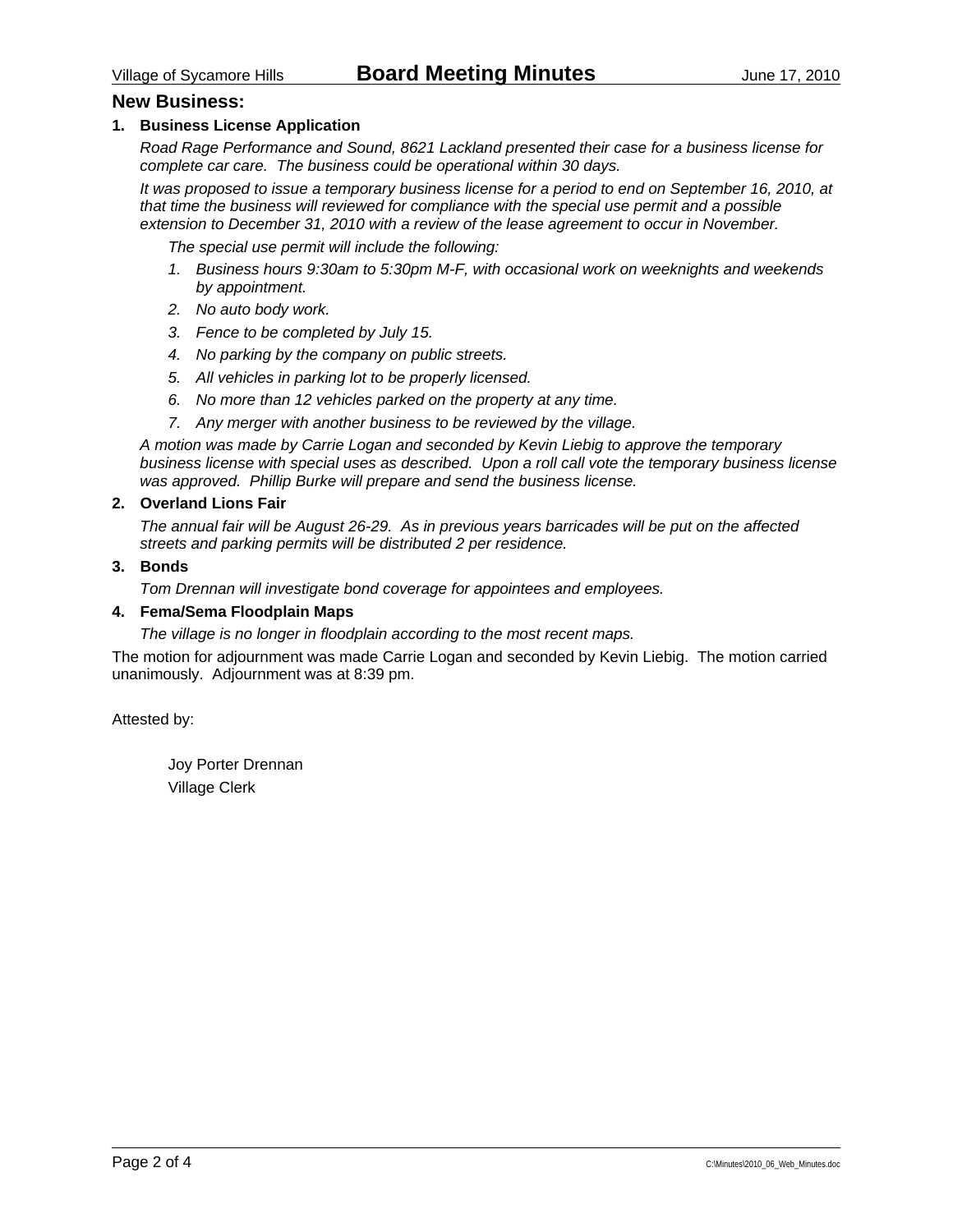## **Work Session Minutes**

#### **1. Review of addresses in need of maintenance**

*The statuses of various residences under observation were reviewed.* 

#### 2. **Review of Administrative Search Warrant Ordinance**

*The attorney reviewed the ordinance and commented on various protections it affords the village and the residents. This will be a tool that will allow village officials to inspect properties after receiving the appropriate warrant from the municipal judge.* 

#### **3. Miscellaneous**

*Carrie Logan will monitor phone messages during the clerk's vacation. The codification of ordinances is nearly complete.* 

#### **4. Comments from John Tajkowski**

*John Tajkowski commented on changes to his business and that it would have not affect on his representation of the village.*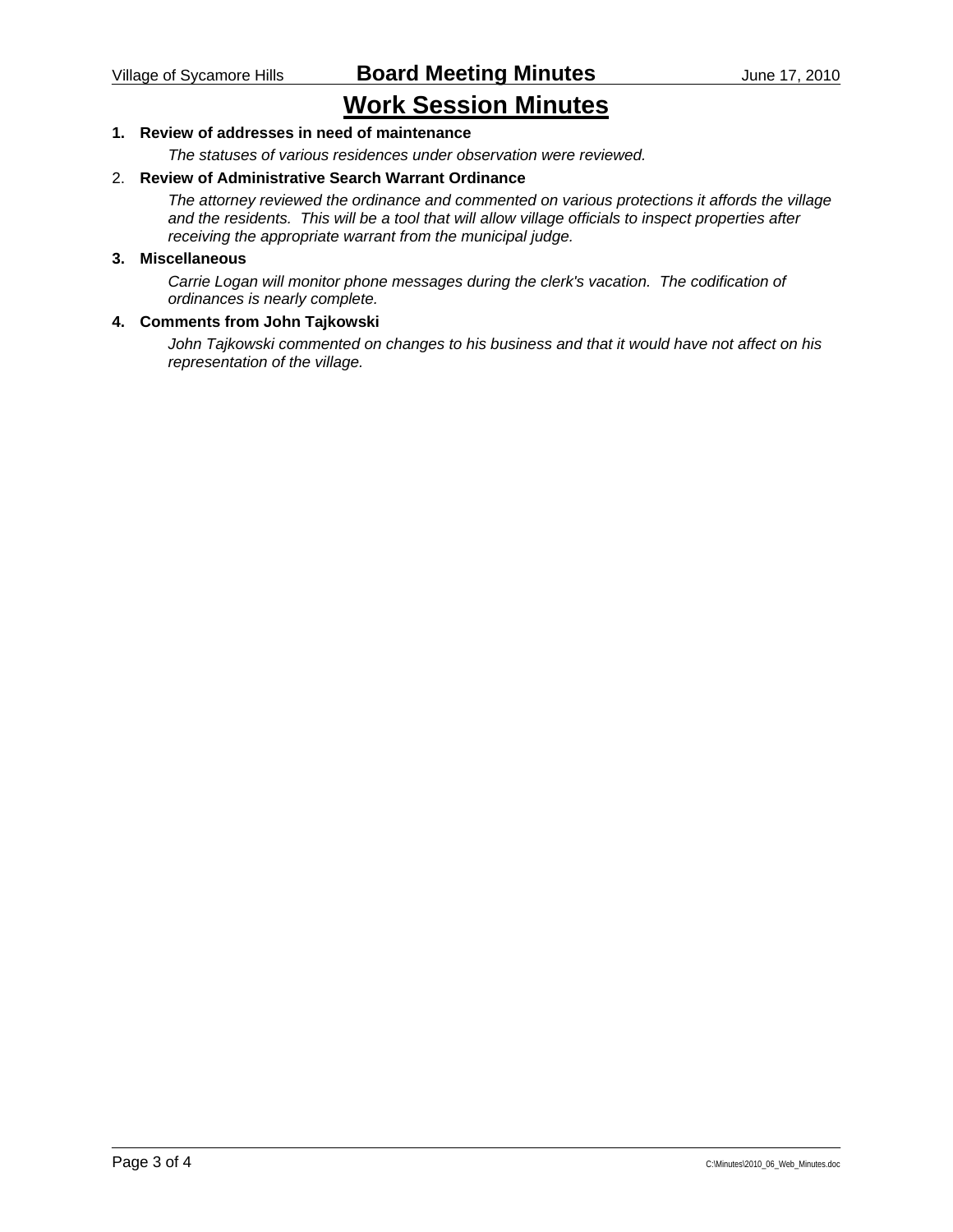- 1. Cleaned storm sewer inlets.
- 2. Assisted clerk with meeting preparation.
- 3. Inspected street repairs.

## **Finance Commissioner – Carrie Logan**

Account Balances:

- St. Johns Bank (Checking) \$ 68,525.84 May 31, 2010
- Wells Fargo (Money Market) \$ 132,032.58 May 31, 2010
	-
- Wells Fargo (Sewer Lateral) \$ 24,144.40 May 31, 2010
- Revenue \$23,392.61
- 
- 
- 
- Expense \$42,385.77

## **Street Commissioner – Tom Drennan**

- 1. Cleaned storm sewer inlets as needed.
- 2. Inspected street repairs.

## **Building Commissioner – Tom Drennan**

- 1. Issued occupancy permits as required.
- 2. Sent grass violation letters to 24XX Brown, 24XX Hartland.
- 3. Spoke to 24XX Hartland regarding need for driveway permit.
- 4. Spoke with home owner, tenants and POD company regarding need for a storage permit at 24XX Hartland.
- 5. Sent violation letter to two homes regarding dead tree removal.
- 6. Sent violation letter to 89XX Sycamore Court regarding trash and debris in driveway and grass length.

#### **Permits Issued: 2**

**Vacant Homes / For Sale / For Lease: 14** 

## **Sewer Lateral Administrator – Tom Drennan**

1. 24XX Hartland sewer lateral repair, working with resident and reviewing tape.

## **Police Commissioner – Robert Fitzgerald**

| <b>Police Report Summary</b> |                 |  |  |  |
|------------------------------|-----------------|--|--|--|
| <b>Reporting Period</b>      | 5/01-05/31/2010 |  |  |  |
| <b>Contract Patrol</b>       | N/A             |  |  |  |
| Additional Time in Village   | N/A             |  |  |  |
| <b>Tickets issued</b>        | 23              |  |  |  |
| Payments received            | \$1,559.00      |  |  |  |

## **Health Commissioner – Kevin Liebig**

- 1. Continued patrolling village for code violations.
- 2. Inspected village.
- 3. Maintaining vacant home 25XX Brown.

#### **Rodent Abatement Requested:** None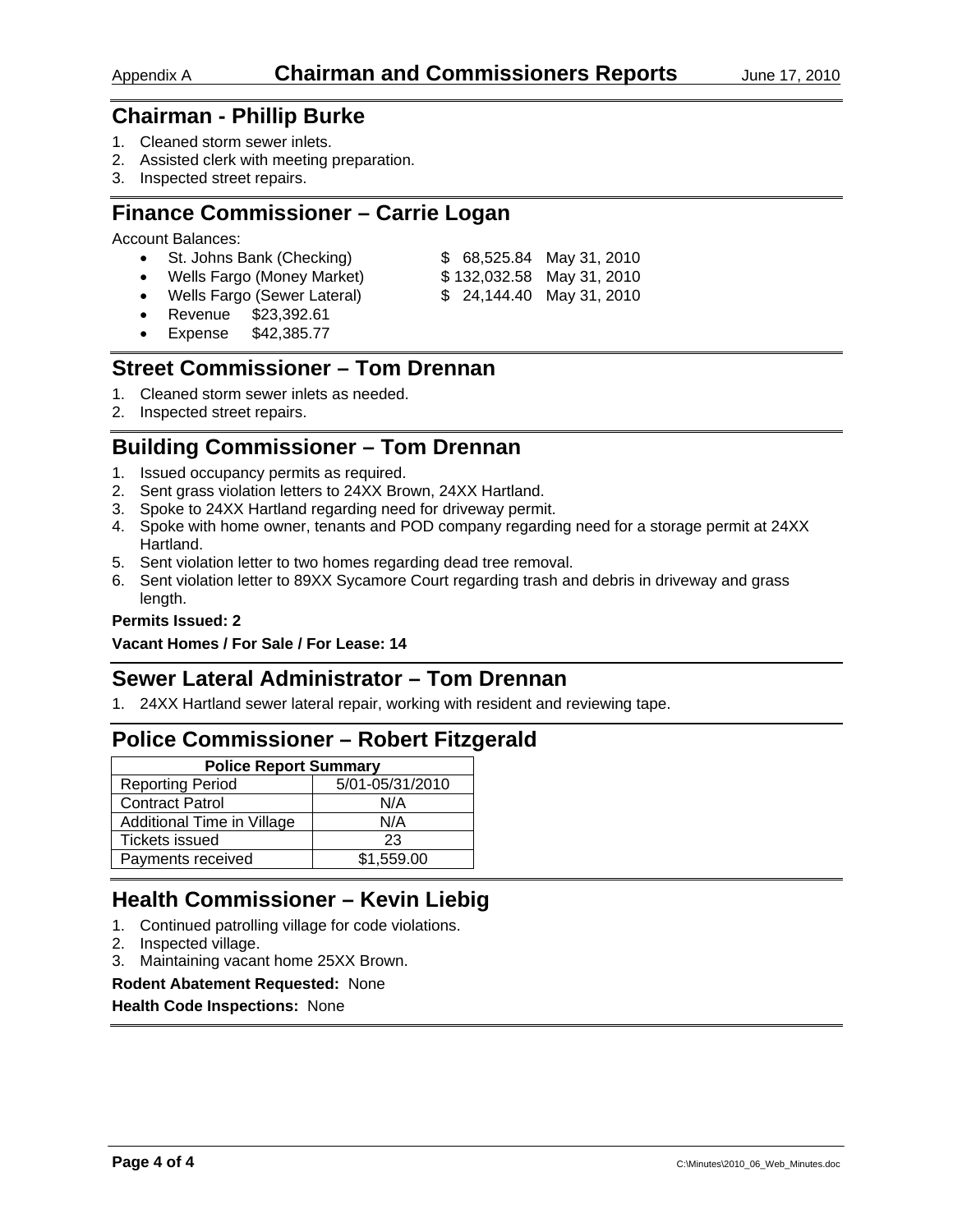The regular monthly meeting of the Board of Trustees of the Village of Sycamore Hills, St. Louis County, Missouri was held Thursday evening, July 15, 2010 in the Educational Building of Calvary United Church of Christ, 2501 Hartland Avenue. The meeting was called to order at 7:05 pm. Trustees present were Health Commissioner Kevin Liebig, Finance Commissioner Carrie Logan, Police Commissioner Robert Fitzgerald, Street Commissioner Tom Drennan and Chairman Phillip Burke. Clerk Joy Drennan and Attorney John Tajkowski were also present. The meeting opened with the Pledge of Allegiance.

#### **Amendment of Agenda:**

There were no amendments to the agenda.

#### **Approval of Prior Month's Minutes:**

A motion was made by Robert Fitzgerald and seconded by Kevin Liebig to approve the minutes of the June 17, 2010 meeting. The motion carried unanimously.

#### **Presentation and Payment of Bills:**

Bills in the amount of \$13,095.20 were presented by Treasurer Joy Drennan. Carrie Logan made a motion to pay the bills as presented; Tom Drennan seconded the motion. The motion carried unanimously.

#### **Reports of the Chairman and Commissioners:**

Reports were submitted by the Chairman and the Commissioners and are attached as Appendix A. Carrie Logan made a motion to accept the reports as presented; Robert Fitzgerald seconded the motion. The motion carried unanimously.

#### **Discussion from the Floor:**

Complaints about 24xx Brown road will be forwarded to the building inspector and the St. John Police Department to investigate. There have some complaints to the village about Charlack's radar cameras on I-170. Complainants will be told to contact Charlack.

#### **Old Business:**

#### **1. Village Owned Lot**

*Phillip Burke the draft letter has been prepared and is in review with the attorney.* 

#### **2. Overland Lion's Fair August 26-29**

*Walton, Oakland, and Ashland will be parking by permit only as in past years. Two hanging tags will be issued to each household. Additional hanging tags may be obtained by appointment with make, model, and license number of additional vehicles.* 

#### **3. Bonds**

*Tom Drennan discussed his research into bonds. He will obtain estimates for bonds starting at a minimum of \$100,000.00.* 

#### **New Business:**

#### **1. Administrative Search Warrant Ordinance - Bill 10-460 Ordinance 10-453**

*A motion was made by Kevin Liebig and seconded by Tom Drennan (Bill 460, Ordinance 453) "An Ordinance Amending of the Village of Sycamore Hills, Missouri, amending the municipal code by addition of Ordinance 453 relating to the requirements and procedure for issuance of administrative search warrants by the judge of the municipal court."* 

*The vote on the said motion was as follows on the first reading:* 

| <b>Trustee</b>       | <b>Abstain</b> | Yes | No | <b>Absent</b> |
|----------------------|----------------|-----|----|---------------|
| <b>Phillip Burke</b> |                |     |    |               |
| Tom Drennan          |                |     |    |               |
| Robert Fitzgerald    |                |     |    |               |
| Kevin Liebig         |                |     |    |               |
| Carrie Logan         |                |     |    |               |

*The vote on the said motion was as follows on the second reading:* 

| <b>Trustee</b>           | <b>Abstain</b> | Yes | No | <b>Absent</b> |
|--------------------------|----------------|-----|----|---------------|
| <b>Phillip Burke</b>     |                |     |    |               |
| Tom Drennan              |                |     |    |               |
| <b>Robert Fitzgerald</b> |                |     |    |               |
| Kevin Liebig             |                |     |    |               |
| Carrie Logan             |                |     |    |               |

*Thereupon Bill 10-460 was declared to be duly enacted as Ordinance 10-453.*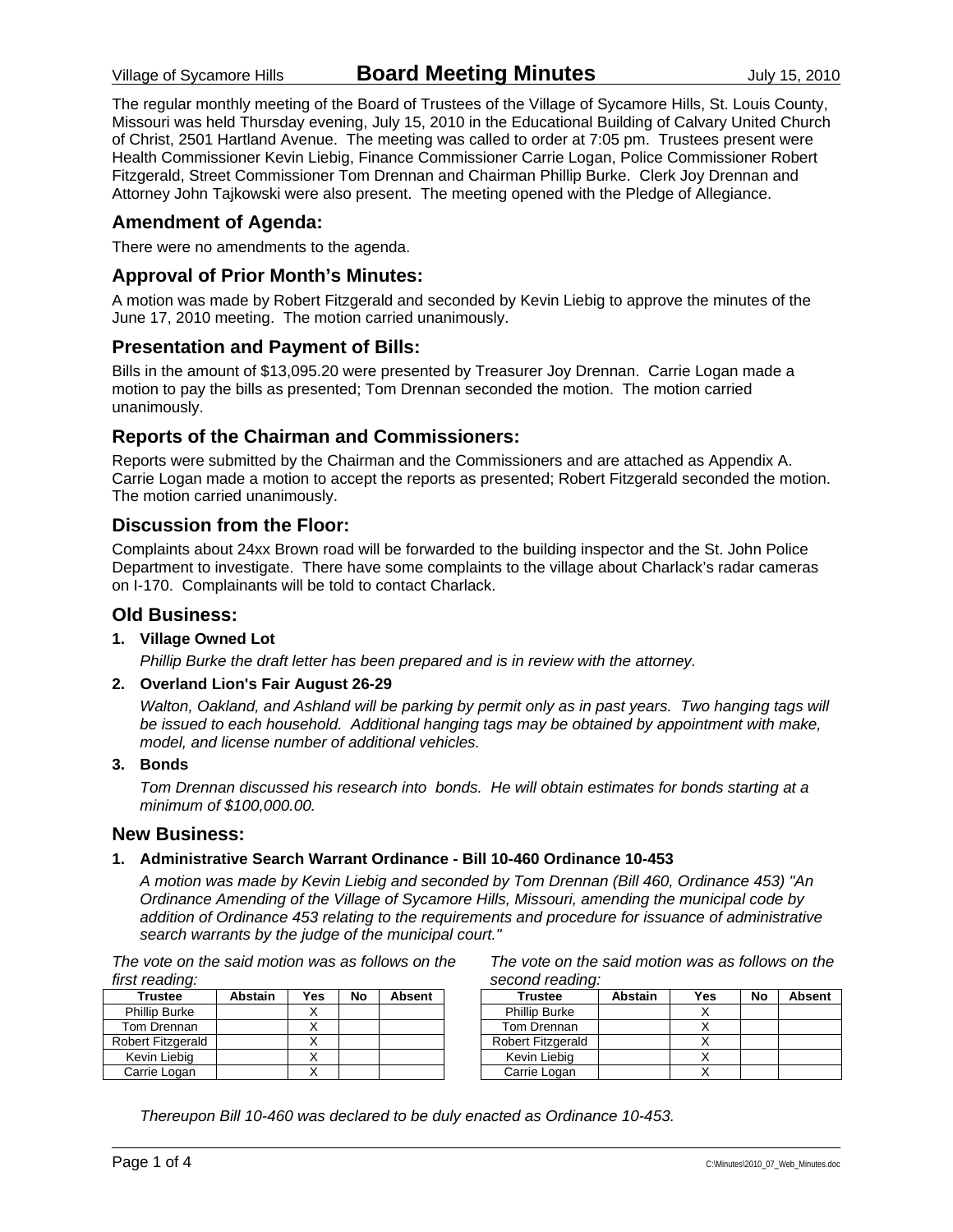The motion for adjournment was made Tom Drennan and seconded by Kevin Liebig. The motion carried unanimously. Adjournment was at 8:39 pm.

Attested by:

 Joy Porter Drennan Village Clerk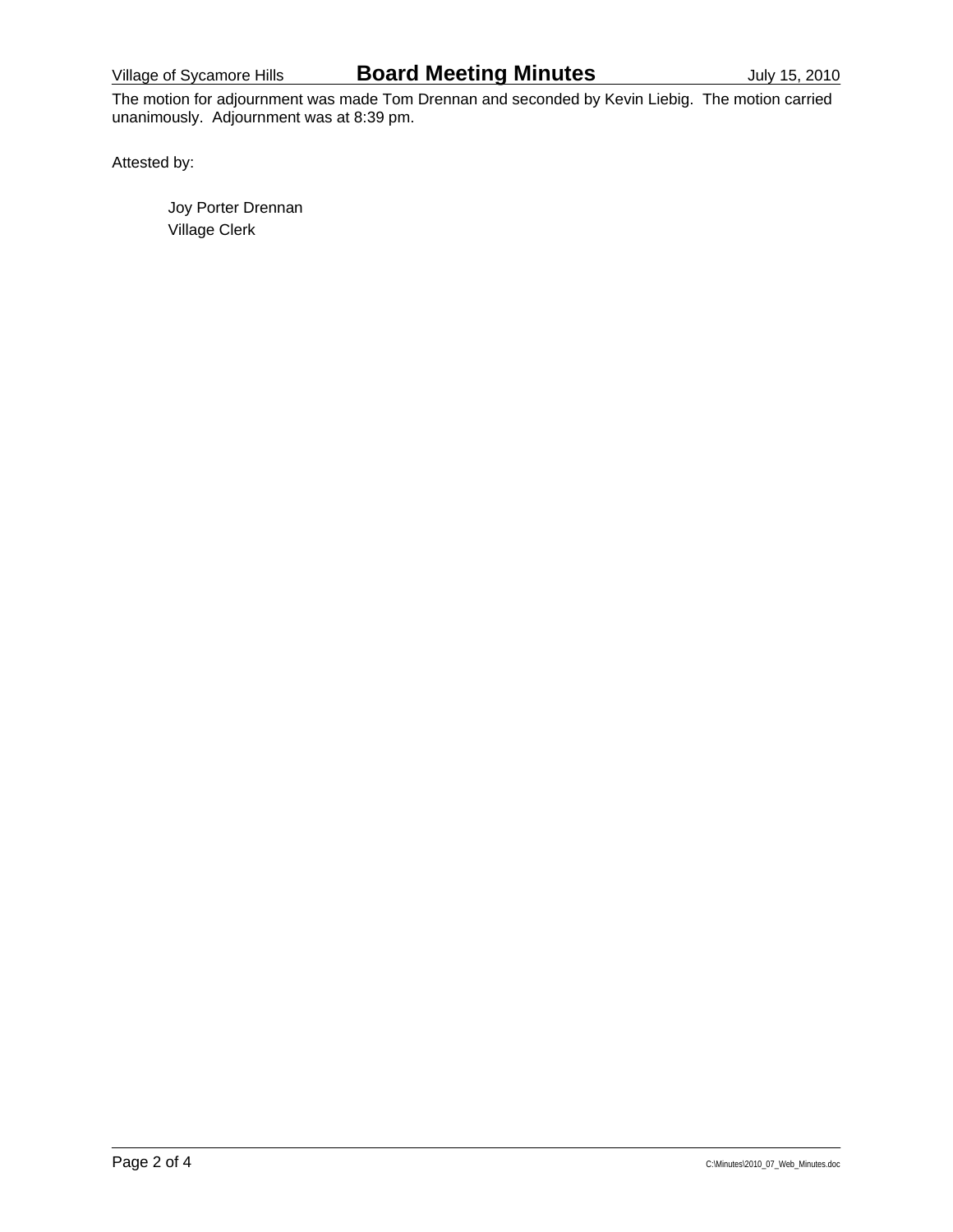## **Work Session Minutes**

#### **1. Review of addresses in need of maintenance**

*The statuses of various residences under observation were reviewed.* 

#### **2. Trimming of Trees**

*Several trees along Graceland between Walton and McKibbon need trimming. The village will send letters to homeowners for their trees in their yards. Phillip will obtain estimates for street trees needing trimming.* 

#### **3. Parking of Vehicles**

*Several vehicles are parking over the curb. The police department will follow up.* 

#### **4. Miscellaneous**

*The attorney will investigate the village's ability to control overgrowth in alleys.*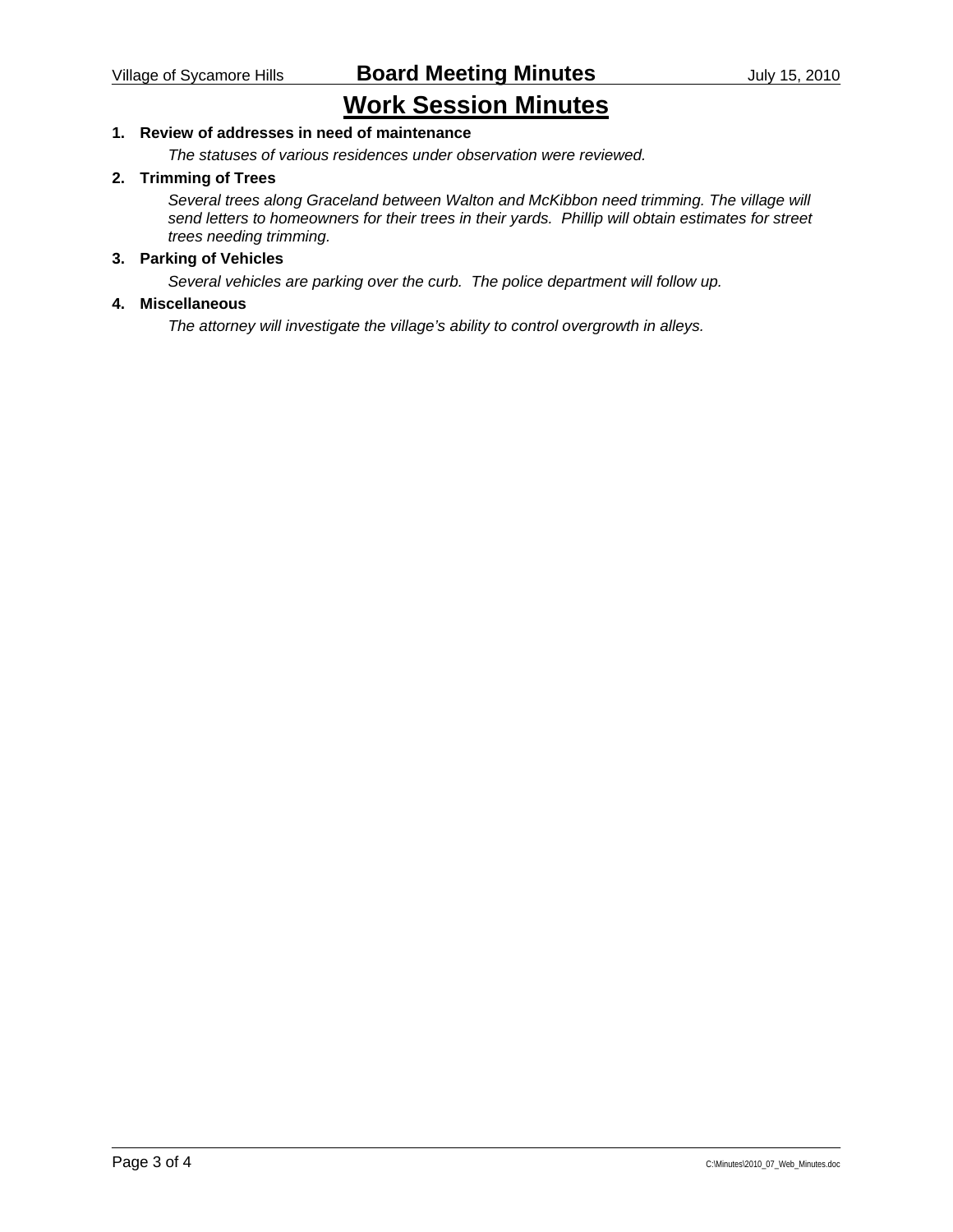- 1. Cleaned storm sewer inlets.
- 2. Assisted clerk with meeting preparation.
- 3. Reviewed trees needing trimming.

## **Finance Commissioner – Carrie Logan**

Account Balances:

- St. Johns Bank (Checking) \$ 68,688.36 June 30, 2010
- Wells Fargo (Money Market) \$ 132,292.40 June 30, 2010
- 
- Wells Fargo (Sewer Lateral) \$ 24,144.60 June 30, 2010
- Revenue \$45,247.62
- Expense \$55,612.64

## **Street Commissioner – Tom Drennan**

- 1. Cleaned storm sewer inlets as needed.
- 2. Picked up branches after storm.

## **Building Commissioner – Tom Drennan**

- 1. Worked on 89XX1 Sycamore Court with Trustee Liebig.
- 2. Approved plans for driveway 24XX Hartland.
- 3. Spoke with 24XX Walton in regards to need for building permit for new deck and patio.
- 4. 24XX Hartland dead tree removed.
- 5. Issued permits as needed.

#### **Permits Issued: 4**

#### **Vacant Homes / For Sale / For Lease: 14**

## **Sewer Lateral Administrator – Tom Drennan**

1. 24XX Hartland sewer lateral repair, inspected and completed. Waiting on invoice.

## **Police Commissioner – Robert Fitzgerald**

| <b>Police Report Summary</b> |                   |  |  |
|------------------------------|-------------------|--|--|
| <b>Reporting Period</b>      | 06/01/-06/30/2010 |  |  |
| Contract Patrol              | 111               |  |  |
| Additional Time in Village   | 28                |  |  |
| <b>Tickets issued</b>        | 45                |  |  |
| Payments received            | \$1934.50         |  |  |

## **Health Commissioner – Kevin Liebig**

- 1. Continued patrolling village for code violations.
- 2. Inspected village.
- 3. 89XX Sycamore Court F/U on problem with weeds & debris in yard. Has not been addressed.
- 4. 24XX Brown Road & 88XX Graceland. F/U on rat issue. Offered assistance in eliminating the problem.
- 5. Maintaining vacant home 25XX Brown.

#### **Rodent Abatement Requested:** 3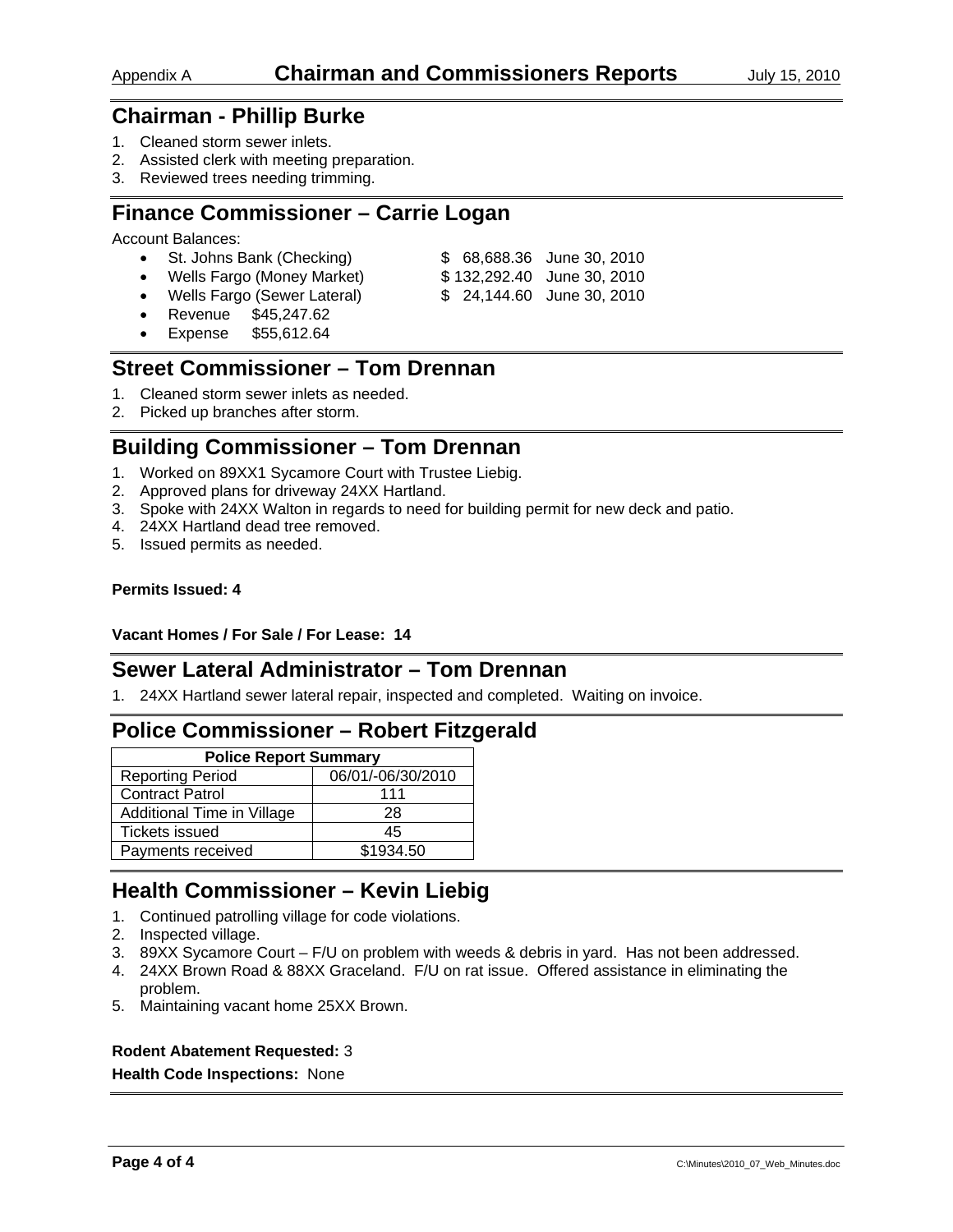The regular monthly meeting of the Board of Trustees of the Village of Sycamore Hills, St. Louis County, Missouri was held Thursday evening, August 19, 2010 in the Educational Building of Calvary United Church of Christ, 2501 Hartland Avenue. The meeting was called to order at 7:05 pm. Trustees present were Health Commissioner Kevin Liebig, Finance Commissioner Carrie Logan, Police Commissioner Robert Fitzgerald, Street Commissioner Tom Drennan and Chairman Phillip Burke. Clerk Joy Drennan and Attorney John Tajkowski were also present. The meeting opened with the Pledge of Allegiance.

#### **Amendment of Agenda:**

There were no amendments to the agenda.

#### **Approval of Prior Month's Minutes:**

A motion was made by Kevin Liebig and seconded by Carrie Logan to approve the minutes of the July 15, 2010 meeting. The motion carried unanimously.

#### **Presentation and Payment of Bills:**

Bills in the amount of \$13,396.35 were presented by Treasurer Joy Drennan. Kevin Liebig made a motion to pay the bills as presented; Carrie Logan seconded the motion. The motion carried unanimously.

#### **Reports of the Chairman and Commissioners:**

Reports were submitted by the Chairman and the Commissioners and are attached as Appendix A. Kevin Liebig made a motion to accept the reports as presented; Carrie Logan seconded the motion. The motion carried unanimously.

#### **Discussion from the Floor:**

St. John's Police passed out flyers about St. John's Day Fair August 26-29. Investigation of Road Rage owner revealed no criminal connection. They requested additional restrictions on the Road Rage business license.

A member of Calvary Church requested permission to block off the half block of Hartland nearest the church for a BBQ on October 9, 2010. Permission was granted. During the event St. John's Police Department will have an officer available and Community Fire Protection District will have a fire truck.

#### **Old Business:**

#### **1. Village Owned Lot**

*The draft letter has been prepared and is in review with the attorney.* 

#### **2. Overland Lion's Fair August 26-29**

*Walton, Oakland, and Ashland will be parking by permit only as in past years. Two hanging tags will be issued to each household. Additional hanging tags may be obtained by appointment with make, model, and license number of additional vehicles.* 

#### **3. Bonds**

*Tom Drennan discussed his research into bonds. The maximum bond amount offered was \$50,000. On advice of our attorney the minimum amount should be \$100,000. He will research other bonding companies.* 

#### **New Business:**

None

The motion for adjournment was made Carrie Logan and seconded by Kevin Liebig. The motion carried unanimously. Adjournment was at 7:21 pm.

Attested by:

 Joy Porter Drennan Village Clerk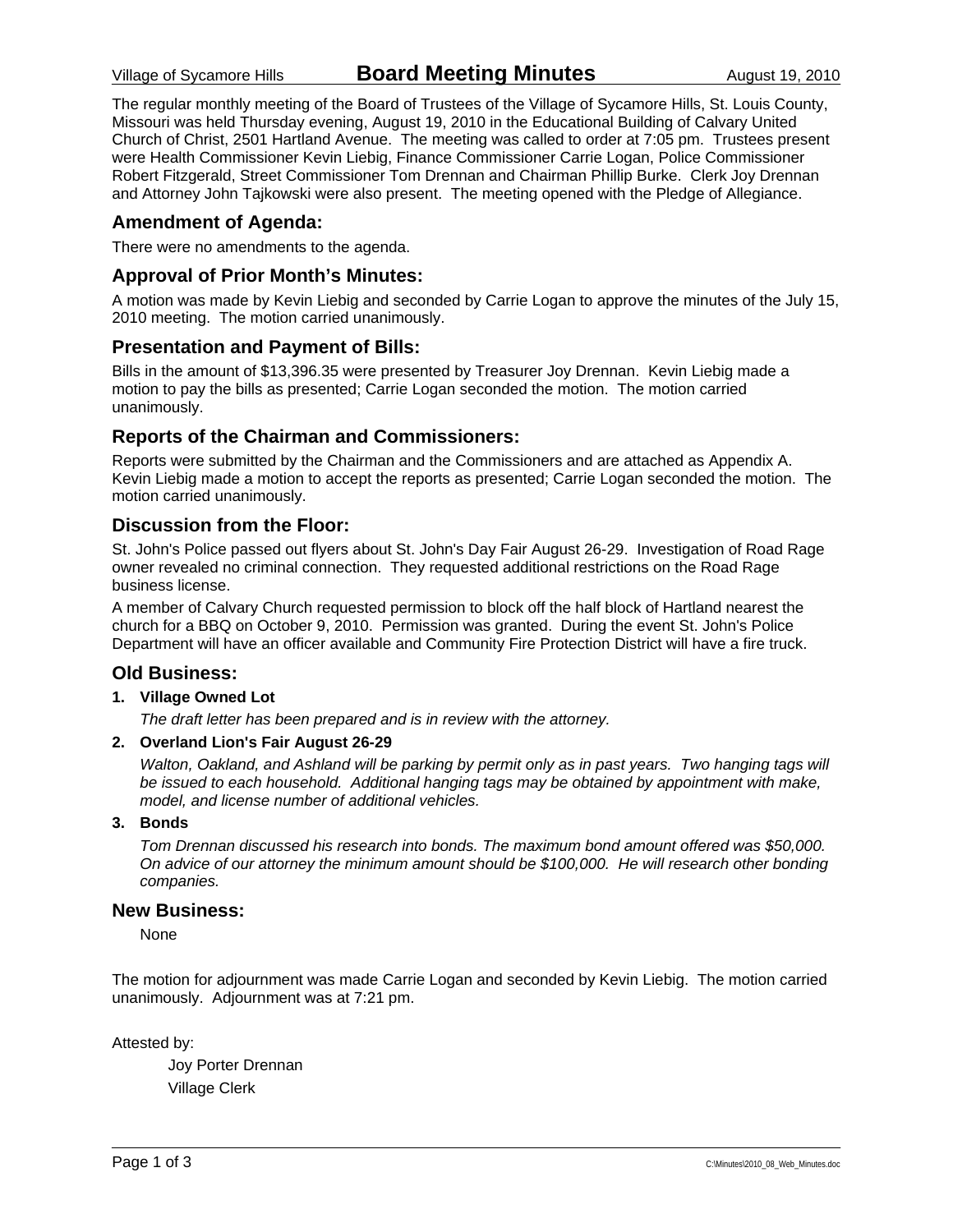## **Work Session Minutes**

#### **1. Trimming of Trees**

*Several trees along Graceland between Walton and McKibbon need trimming. The village will send letters to homeowners for their trees in their yards. Phillip will obtain estimates for street trees needing trimming. Tree companies usually lower their estimates during the winter months so the bids will go out later this year.* 

#### **2. Alley**

*The attorney investigated the village's ability to control overgrowth and debris in our alley. The village does not have authority to issue citations in Charlack. An approach would be to have Charlack cite their residents using the village as complainant. The attorney is waiting to have a*  conversation with the City of Charlack attorney. Kevin Liebig stated he went to the City of *Charlack and requested they address residents who throw yard waste into alley; no action was taken. He then knocked on the door of the Charlack resident and requested the debris be removed and it was.*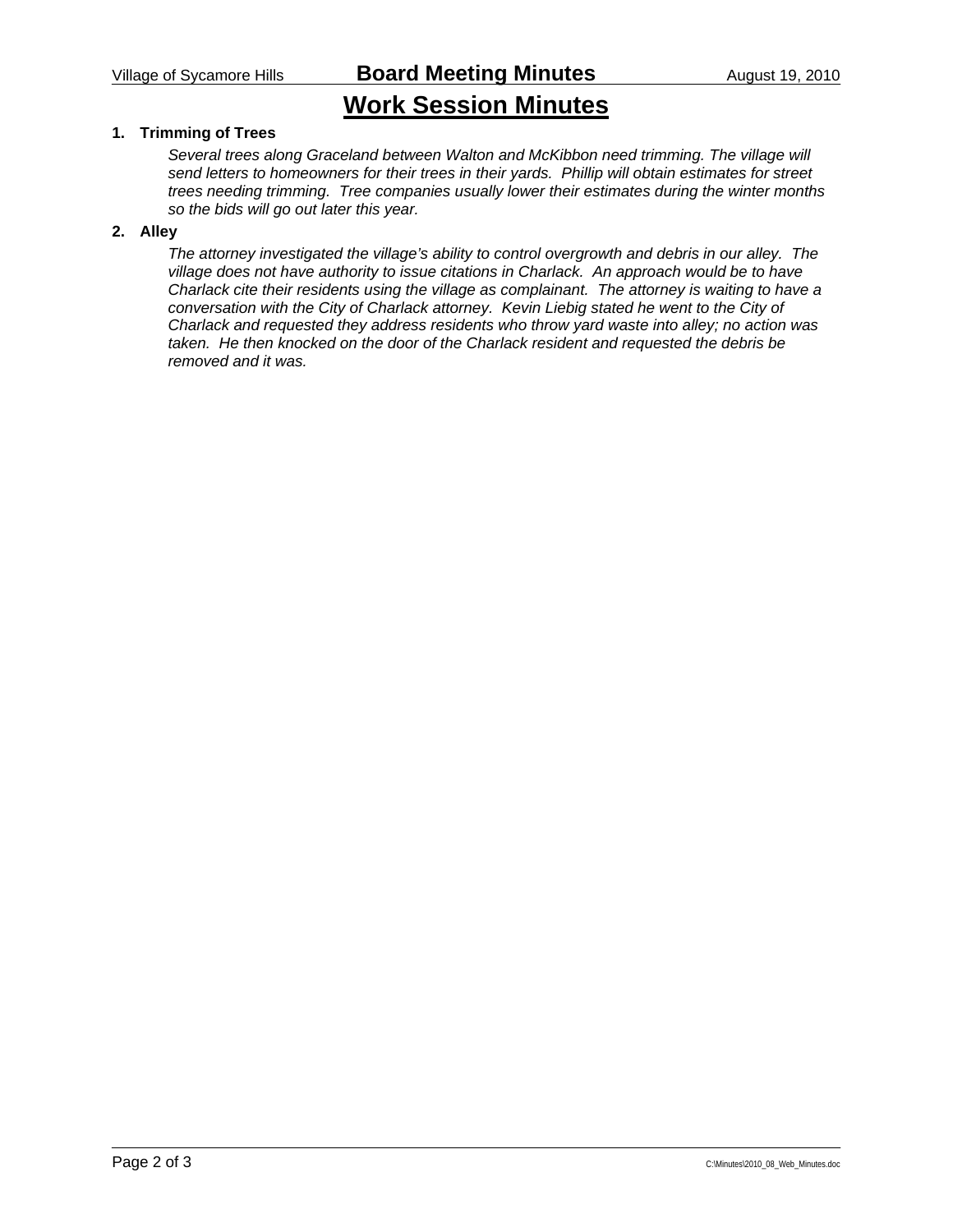- 1. Painted all signposts in village.
- 2. Installed 5 new signs.
- 3. Cleaned storm sewer inlets.
- 4. Sprayed some village streets for weeds.
- 5. Removed some damaged branches from over the streets.
- 6. Assisted clerk with meeting preparation.

## **Finance Commissioner – Carrie Logan**

Account Balances:

- St. Johns Bank (Checking) \$ 68,688.36 June 30, 2010
- Wells Fargo (Money Market) \$ 132,292.40 June 30, 2010
	-
	- Wells Fargo (Sewer Lateral) \$ 24,144.60 June 30, 2010
- Revenue \$45,247.62
- Expense \$55,612.64

## **Street Commissioner – Tom Drennan**

- 1. Cleaned storm sewer inlets as needed.
- 2. Picked up branches after storm.

## **Building Commissioner – Tom Drennan**

- 1. Worked on 89XX Sycamore Court with Trustee Liebig.
- 2. Approved plans for driveway 24XX Hartland.
- 3. Spoke with 24XX Walton in regards to need for building permit for new deck and patio.
- 4. 24XX Hartland dead tree removed.
- 5. Issued permits as needed.

**Permits Issued: 4** 

**Vacant Homes / For Sale / For Lease: 14** 

## **Sewer Lateral Administrator – Tom Drennan**

1. 24XX Hartland sewer lateral repair inspected and completed. Waiting on invoice.

## **Police Commissioner – Robert Fitzgerald**

| <b>Police Report Summary</b> |                   |  |  |  |
|------------------------------|-------------------|--|--|--|
| <b>Reporting Period</b>      | 07/01/-07/31/2010 |  |  |  |
| <b>Contract Patrol</b>       | 144.1             |  |  |  |
| Additional Time in Village   | 19.61             |  |  |  |
| <b>Tickets issued</b>        | 50                |  |  |  |
| Payments received            | \$1070.00         |  |  |  |

## **Health Commissioner – Kevin Liebig**

- 1. Continued patrolling village for code violations.
- 2. Inspected village.
- 3. 89XX Sycamore Court F/U on problem with weeds & debris in yard. Has not been addressed.
- 4. 24XX Brown Road & 88XX Graceland. F/U on rat issue. Offered assistance in eliminating the problem.
- 5. Maintaining vacant home 25XX Brown.

#### **Rodent Abatement Requested: 3**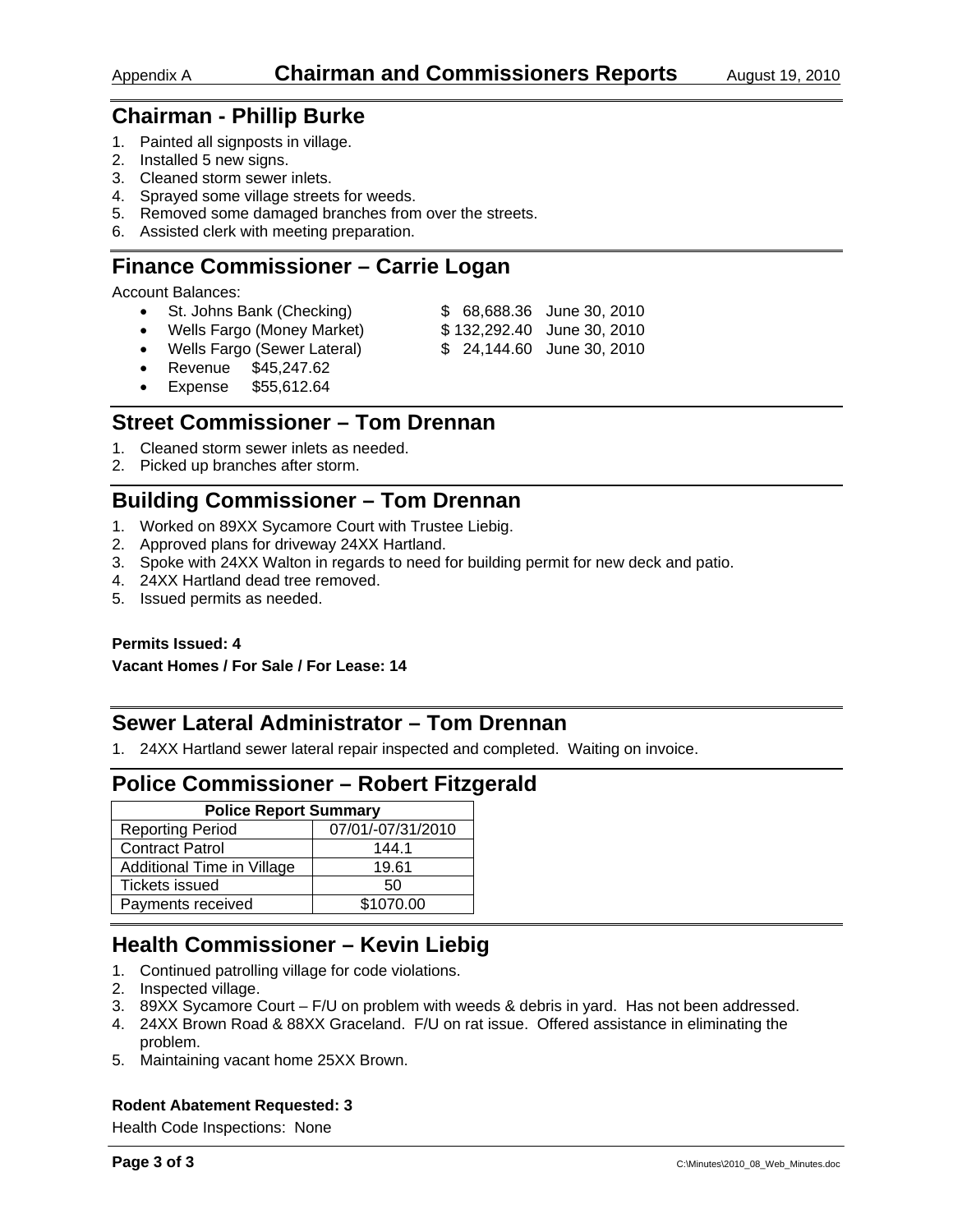Village of Sycamore Hills **Board Meeting Minutes** September 16, 2010

The regular monthly meeting of the Board of Trustees of the Village of Sycamore Hills, St. Louis County, Missouri was held Thursday evening, September 16, 2010 in the Educational Building of Calvary United Church of Christ, 2501 Hartland Avenue. The meeting was called to order at 7:04 pm. Trustees present were Health Commissioner Kevin Liebig, Finance Commissioner Carrie Logan, Police Commissioner Robert Fitzgerald, Street Commissioner Tom Drennan and Chairman Phillip Burke. Clerk Joy Drennan and Attorney John Tajkowski were also present. The meeting opened with the Pledge of Allegiance.

#### **Public Hearing - 2010 Tax Rate**

Set the Tax Rate for 2010 (Bill 461, Ordinance 454)

*The Public Hearing was called to order at 7:06 pm. The village clerk explained the tax rate.* 

*The bill was read in full. A motion was made by Kevin Liebig and seconded by Tom Drennan (Bill 461, Ordinance 454) "An Ordinance establishing the annual rate of tax levy for the year 2010".* 

*The vote on the said motion was as follows on the first reading:* 

| <b>Trustee</b>       | <b>Abstain</b> | Yes | No | Absent |
|----------------------|----------------|-----|----|--------|
| <b>Phillip Burke</b> |                |     |    |        |
| Tom Drennan          |                |     |    |        |
| Robert Fitzgerald    |                |     |    |        |
| Kevin Liebig         |                |     |    |        |
| Carrie Logan         |                |     |    |        |

*The vote on the said motion was as follows on the second reading:* 

| <b>Trustee</b>       | <b>Abstain</b> | Yes | No | <b>Absent</b> |
|----------------------|----------------|-----|----|---------------|
| <b>Phillip Burke</b> |                |     |    |               |
| Tom Drennan          |                |     |    |               |
| Robert Fitzgerald    |                |     |    |               |
| Kevin Liebig         |                |     |    |               |
| Carrie Logan         |                |     |    |               |

*Thereupon Bill 461 was declared to be duly enacted as Ordinance 454.* 

#### **Amendment of Agenda:**

- 1. Under Work session add item 5 *St. Louis County Codes.*
- 2. Under Work session add item 6 *IRS Discussion.*
- 3. Under Work session add item 7 *Snow Plowing.*

Robert Fitzgerald made a motion to accept the amendments; Kevin Liebig seconded the motion. The motion carried unanimously.

### **Approval of Prior Month's Minutes:**

A motion was made by Tom Drennan and seconded by Kevin Liebig to approve the minutes of the August 19, 2010 meeting. The motion carried unanimously.

#### **Presentation and Payment of Bills:**

Bills in the amount of \$14,090.75 were presented by Treasurer Joy Drennan. Kevin Liebig made a motion to pay the bills as presented; Carrie Logan seconded the motion. The motion carried unanimously.

#### **Reports of the Chairman and Commissioners:**

Reports were submitted by the Chairman and the Commissioners and are attached as Appendix A. Carrie Logan made a motion to accept the reports as presented; Tom Drennan seconded the motion. The motion carried unanimously.

#### **Discussion from the Floor:**

From Road Rage requested an extension of his business license.

#### **Old Business:**

**1. Village Owned Lot** 

*The draft letter has been prepared and is in review with the attorney.* 

**2. Bonds** 

*Upon research by the attorney \$50,000 should be sufficient to protect the village. The bond should cover all the trustees and the treasurer. Tom Drennan will get quotes to be presented at the October meeting.*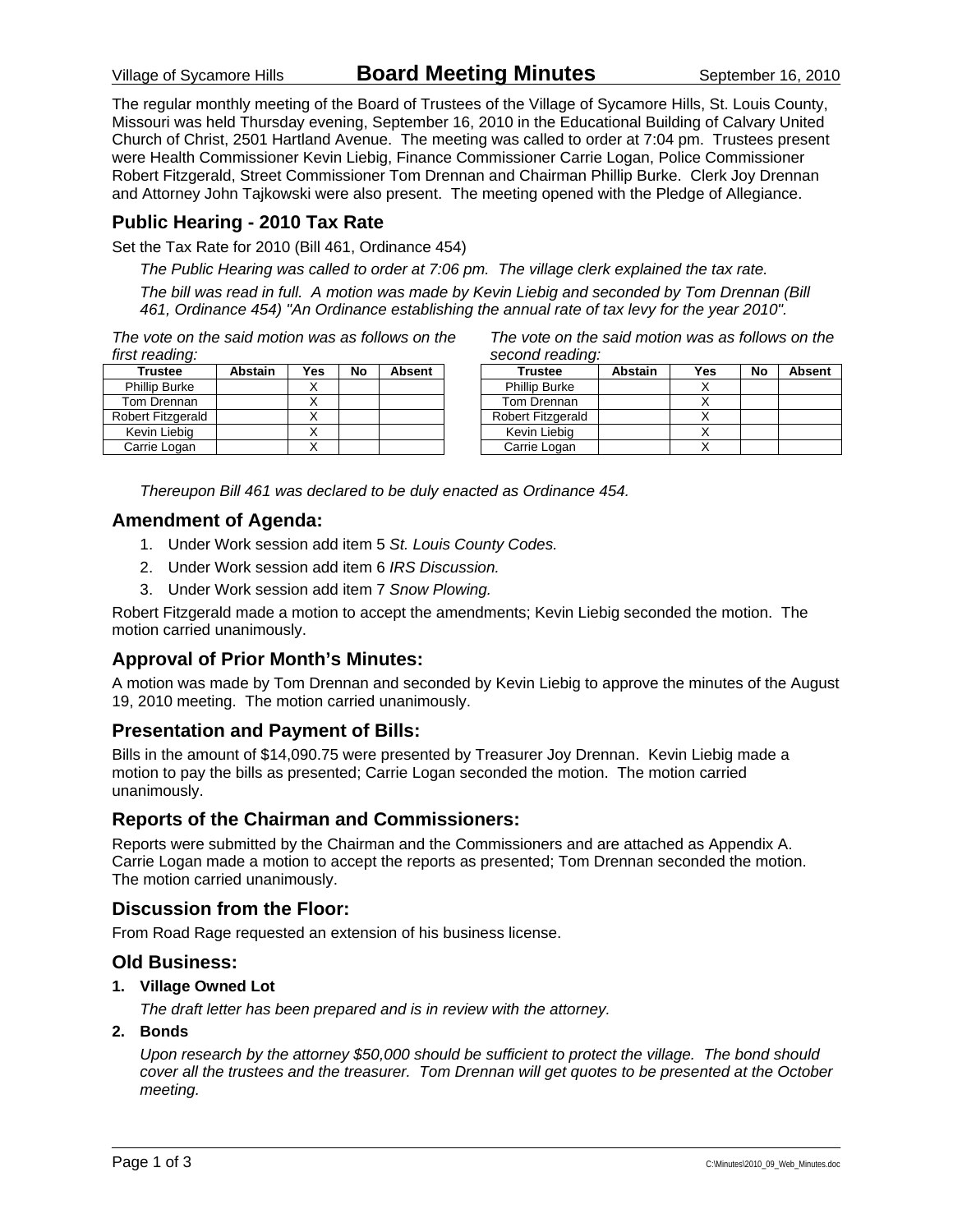#### **New Business:**

#### **1. Extension of Road Rage Business License**

*A motion was made by Carrie Logan and seconded by Tom Drennan to extend the temporary business license with current restrictions until December 31, 2010. The motion carried unanimously. Phillip Burke will prepare and send the business license.* 

The motion for adjournment was made Carrie Logan and seconded by Tom Drennan. The motion carried unanimously. Adjournment was at 7:37 pm.

Attested by:

 Joy Porter Drennan Village Clerk

## **Work Session Minutes**

#### **1. Alley**

*We cannot cite Charlack residents. It was recommended to have the St. John Police Department take photographs of the alley and work with the Charlack Police Department for code enforcement. Tom Drennan will work on this.* 

#### **2. Lawn Mowing Contract (Add Alley)**

*The attorney will draft a contract and ordinance for the lawn mowing service..* 

#### **3. Compost Dumpster**

*After discussion it was decided to contact St. John to see if we could arrange to use there facilities.* 

#### **4. Newsletter**

*The newsletter is in work.* 

#### **5. St. Louis County Codes**

*The updated codes will be presented by ordinance next month.* 

#### **6. IRS discussion**

*There have been several letters from the IRS office that conflict with each other; however, the latest review from the IRS appears that we are within \$10 of our required contribution.* 

#### **7. Snow plowing**

*We will prepare an ordinance to contract with the city of St. John for next month.*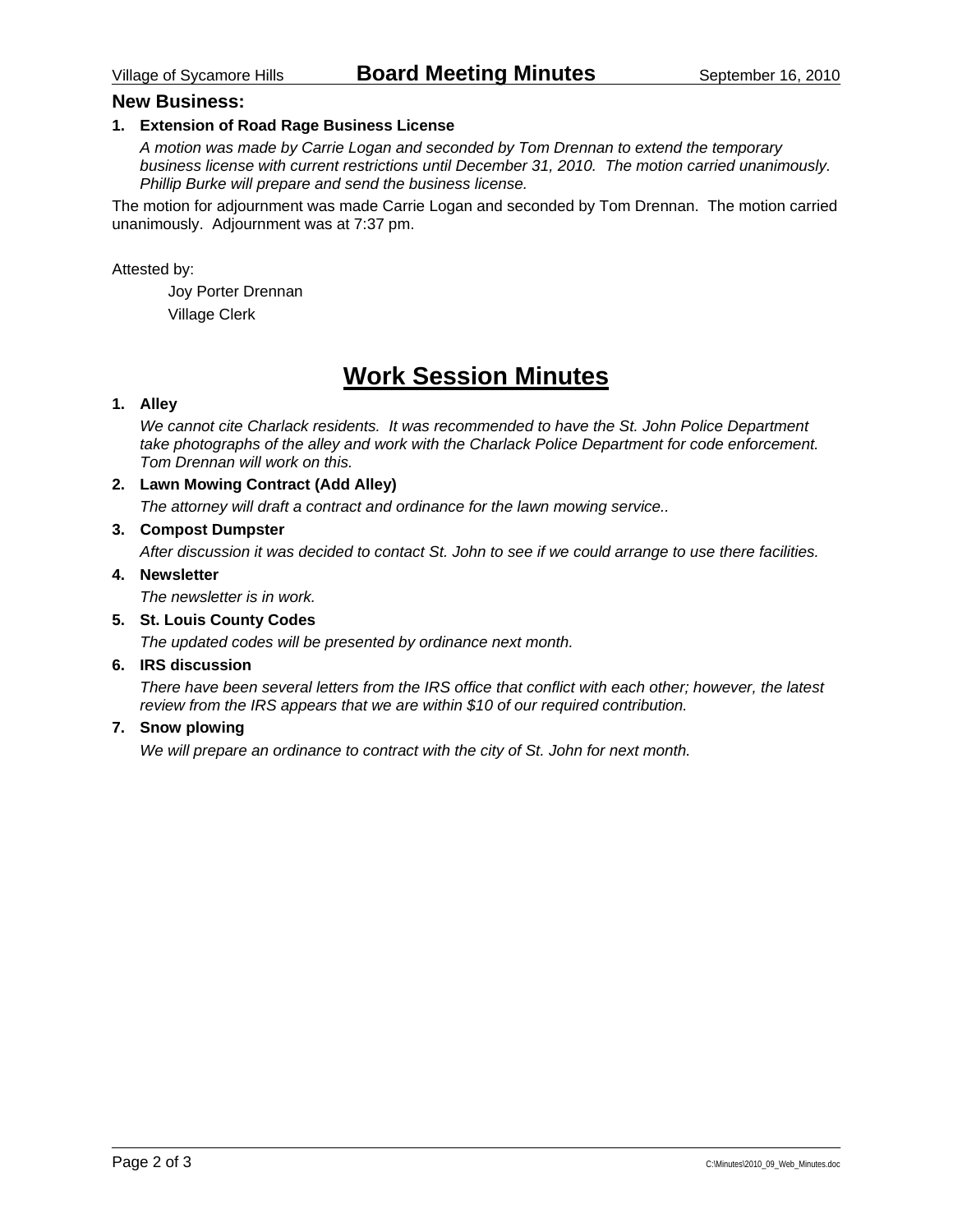1. Assisted clerk with meeting preparation.

### **Finance Commissioner – Carrie Logan**

Account Balances:

| • St. Johns Bank (Checking)   | \$ 61,621.25 August 31, 2010 |
|-------------------------------|------------------------------|
| • Wells Fargo (Money Market)  | \$132,821.72 August 31, 2010 |
| • Wells Fargo (Sewer Lateral) | \$ 22,415.00 August 31, 2010 |

## **Street Commissioner – Tom Drennan**

- 1. Cleaned storm sewer inlets as needed.
- 2. Picked up branches after storm.
- 3. Cleaned trash and debris from streets.
- 4. Requested City of St. John to replace missing stop sign at Graceland & Walton.
- 5. Assisted with placing and removing barricades for the Lions Fair.
- 6. Passed out parking permits for Lions Fair.

## **Building Commissioner – Tom Drennan**

- 1. Spoke with resident at 24XX Brown regarding dumpster permit.
- 2. Sent code enforcement authorization for 24XX Ashland, no results as yet.
- 3. Issued permits as needed.

#### **Permits Issued:** 6

**Vacant Homes / For Sale / For Lease:** 14

### **Sewer Lateral Administrator – Tom Drennan**

1. 24XX Northland - information given to owner regarding sewer lateral program for rental property. No response. Contacted property manager for same property, no response.

## **Police Commissioner – Robert Fitzgerald**

| <b>Police Report Summary</b> |                       |  |  |  |
|------------------------------|-----------------------|--|--|--|
| <b>Reporting Period</b>      | 1 Aug. - 31 Aug. 2010 |  |  |  |
| <b>Contract Patrol</b>       | 119.3                 |  |  |  |
| Additional Time in Village   | 20.0                  |  |  |  |
| <b>Tickets issued</b>        | 32                    |  |  |  |
| Payments received            | \$604.25              |  |  |  |

## **Health Commissioner – Kevin Liebig**

- 1. Continued patrolling village for code violations.
- 2. Sprayed weed killer on some curbs and gutters through out village.
- 3. Inspected 24XX Walton Road regarding complaint of high weeds.
- 4. Assisted with placing and removing barricades for the Lions Fair.
- 5. Assisted with distribution of parking permits for the Lions Fair.

#### **Rodent Abatement Requested:** None

**Health Code Inspections:** See above.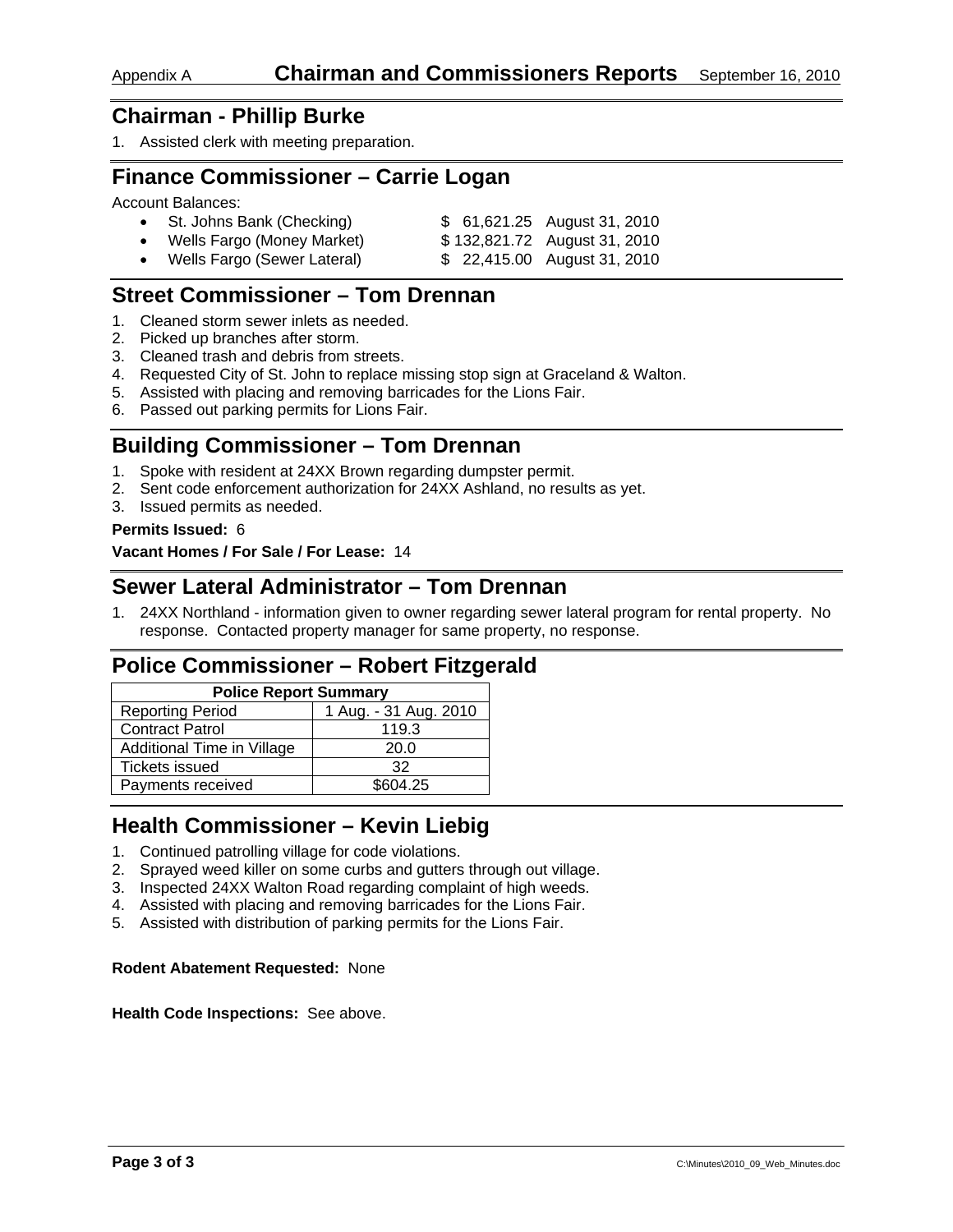The regular monthly meeting of the Board of Trustees of the Village of Sycamore Hills, St. Louis County, Missouri was held Thursday evening, October 21, 2010 in the Educational Building of Calvary United Church of Christ, 2501 Hartland Avenue. The meeting was called to order at 7:04 pm. Trustees present were Health Commissioner Kevin Liebig, Police Commissioner Robert Fitzgerald, and Chairman Phillip Burke. Finance Commissioner Carrie Logan and Street Commissioner Tom Drennan were excused. Clerk Joy Drennan and Attorney John Tajkowski were also present. The meeting opened with the Pledge of Allegiance.

#### **Amendment of Agenda:**

- 1. Under Work session add item 5 *CDBG.*
- 2. Under Work session add item 6 *Codification.*

Robert Fitzgerald made a motion to accept the amendments; Kevin Liebig seconded the motion. The motion carried unanimously.

#### **Approval of Prior Month's Minutes:**

A motion was made by Robert Fitzgerald and seconded by Kevin Liebig to approve the minutes of the September 16, 2010 meeting. The motion carried unanimously.

#### **Presentation and Payment of Bills:**

Bills in the amount of \$13,555.00 were presented by Treasurer Joy Drennan. Robert Fitzgerald made a motion to pay the bills as presented; Kevin Liebig seconded the motion. The motion carried unanimously.

#### **Reports of the Chairman and Commissioners:**

Reports were submitted by the Chairman and the Commissioners and are attached as Appendix A. Kevin Liebig made a motion to accept the reports as presented; Robert Fitzgerald seconded the motion. The motion carried unanimously.

#### **Discussion from the Floor:**

The city of St. John Police Department will work as servers at the Applebee's on November 4, 2010 to raise funds for high school scholarships.

#### **Old Business:**

#### **1. Village Owned Lot**

*The draft letter has been reviewed with the attorney. It will be included in the business license applications.* 

#### **2. Bonds**

*Tom Drennan is continuing to get quotes to be presented at the November meeting.* 

#### **New Business:**

#### **1. Adoption of St. Louis County Codes (Bill 462, Ordinance 455)**

The bill was read in full. A motion was made by Robert Fitzgerald and seconded by Kevin Liebig (Bill 462, Ordinance 455) "An Ordinance Adopting and Enacting the Building, Residential, Existing Building, Mechanical, Electrical and Plumbing Codes of the County of Saint Louis…"

*The vote on the said motion was as follows on the first reading:* 

| <b>Trustee</b>       | <b>Abstain</b> | Yes | No | <b>Absent</b> |
|----------------------|----------------|-----|----|---------------|
| <b>Phillip Burke</b> |                |     |    |               |
| Tom Drennan          |                |     |    |               |
| Robert Fitzgerald    |                |     |    |               |
| Kevin Liebig         |                |     |    |               |
| Carrie Logan         |                |     |    |               |

*The vote on the said motion was as follows on the second reading:* 

| <b>Trustee</b>           | Abstain | Yes | No | <b>Absent</b> |
|--------------------------|---------|-----|----|---------------|
| <b>Phillip Burke</b>     |         |     |    |               |
| Tom Drennan              |         |     |    |               |
| <b>Robert Fitzgerald</b> |         |     |    |               |
| Kevin Liebig             |         |     |    |               |
| Carrie Logan             |         |     |    |               |

*Thereupon Bill 462 was declared to be duly enacted as Ordinance 455.* 

**2. Snow Plowing Contract (Bill 463, Ordinance 456)**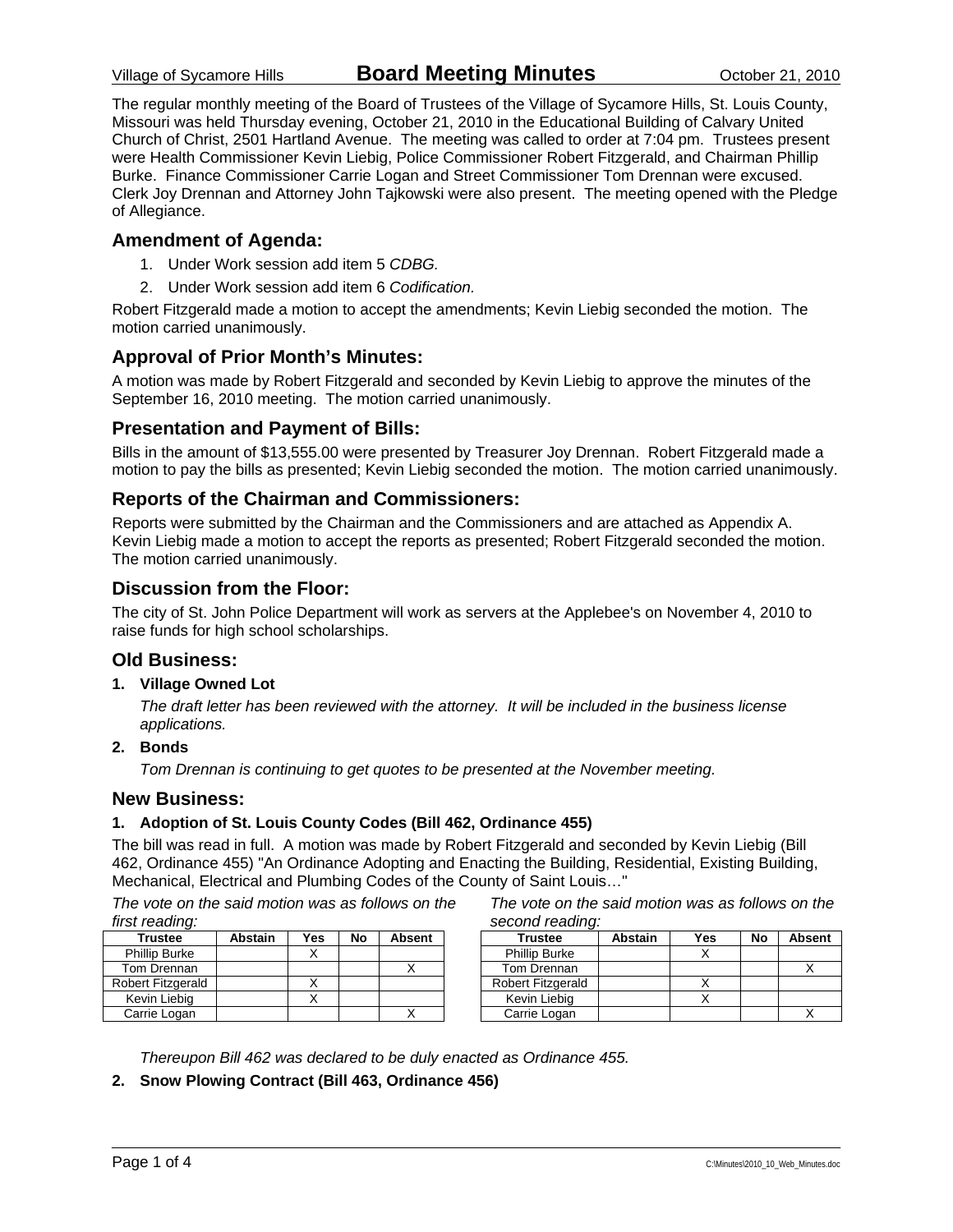### Village of Sycamore Hills **Board Meeting Minutes** October 21, 2010

The bill was read in full. A motion was made by Kevin Liebig and seconded by Robert Fitzgerald (Bill 463, Ordinance 456) "An Ordinance Authorizing The Chairman Of The Board Of Trustees To Execute An Agreement For Snow Removal Services To Be Rendered To The Village Of Sycamore Hills By The City Of St. John And Providing For The Terms Of Such Contract."

*The vote on the said motion was as follows on the first reading:* 

| <b>Trustee</b>       | <b>Abstain</b> | Yes | No | <b>Absent</b> |
|----------------------|----------------|-----|----|---------------|
| <b>Phillip Burke</b> |                |     |    |               |
| Tom Drennan          |                |     |    |               |
| Robert Fitzgerald    |                |     |    |               |
| Kevin Liebig         |                |     |    |               |
| Carrie Logan         |                |     |    |               |

| The vote on the said motion was as follows on the |
|---------------------------------------------------|
| second reading:                                   |

| <b>Trustee</b>       | <b>Abstain</b> | Yes | No | <b>Absent</b> |
|----------------------|----------------|-----|----|---------------|
| <b>Phillip Burke</b> |                |     |    |               |
| Tom Drennan          |                |     |    |               |
| Robert Fitzgerald    |                |     |    |               |
| Kevin Liebig         |                |     |    |               |
| Carrie Logan         |                |     |    |               |

*Thereupon Bill 463 was declared to be duly enacted as Ordinance 456.* 

#### **3. Lawn Mowing Contract (Bill 464, Ordinance 457)**

The bill was read in full. A motion was made by Kevin Liebig and seconded by Robert Fitzgerald (Bill 464, Ordinance 457) "An Ordinance Authorizing and Directing the Chairman of the Board of Trustees of the Village of Sycamore Hills, Missouri, To Enter into An Agreement with Scott's Lawn Service For Grass Cutting, Trimming And General Maintenance Of Village Parkways, Alleys And City-Owned Properties"*.* 

*The vote on the said motion was as follows on the first reading:* 

| <i>ilist readiliy.</i> |                |     |    |               |
|------------------------|----------------|-----|----|---------------|
| <b>Trustee</b>         | <b>Abstain</b> | Yes | No | <b>Absent</b> |
| <b>Phillip Burke</b>   |                |     |    |               |
| Tom Drennan            |                |     |    |               |
| Robert Fitzgerald      |                |     |    |               |
| Kevin Liebig           |                |     |    |               |
| Carrie Logan           |                |     |    |               |

*The vote on the said motion was as follows on the second reading:* 

| <b>Trustee</b>           | Abstain | <b>Yes</b> | No | <b>Absent</b> |
|--------------------------|---------|------------|----|---------------|
| <b>Phillip Burke</b>     |         |            |    |               |
| Tom Drennan              |         |            |    |               |
| <b>Robert Fitzgerald</b> |         |            |    |               |
| Kevin Liebig             |         |            |    |               |
| Carrie Logan             |         |            |    |               |

*Thereupon Bill 464 was declared to be duly enacted as Ordinance 457.* 

#### **4. Authorize additional work in alley**

*Phillip Burke will request bids from the City of St. John for further work in the alley.* 

The motion for adjournment was made Kevin Liebig and seconded by Robert Fitzgerald. The motion carried unanimously. Adjournment was at 7:26 pm.

Attested by:

 Joy Porter Drennan Village Clerk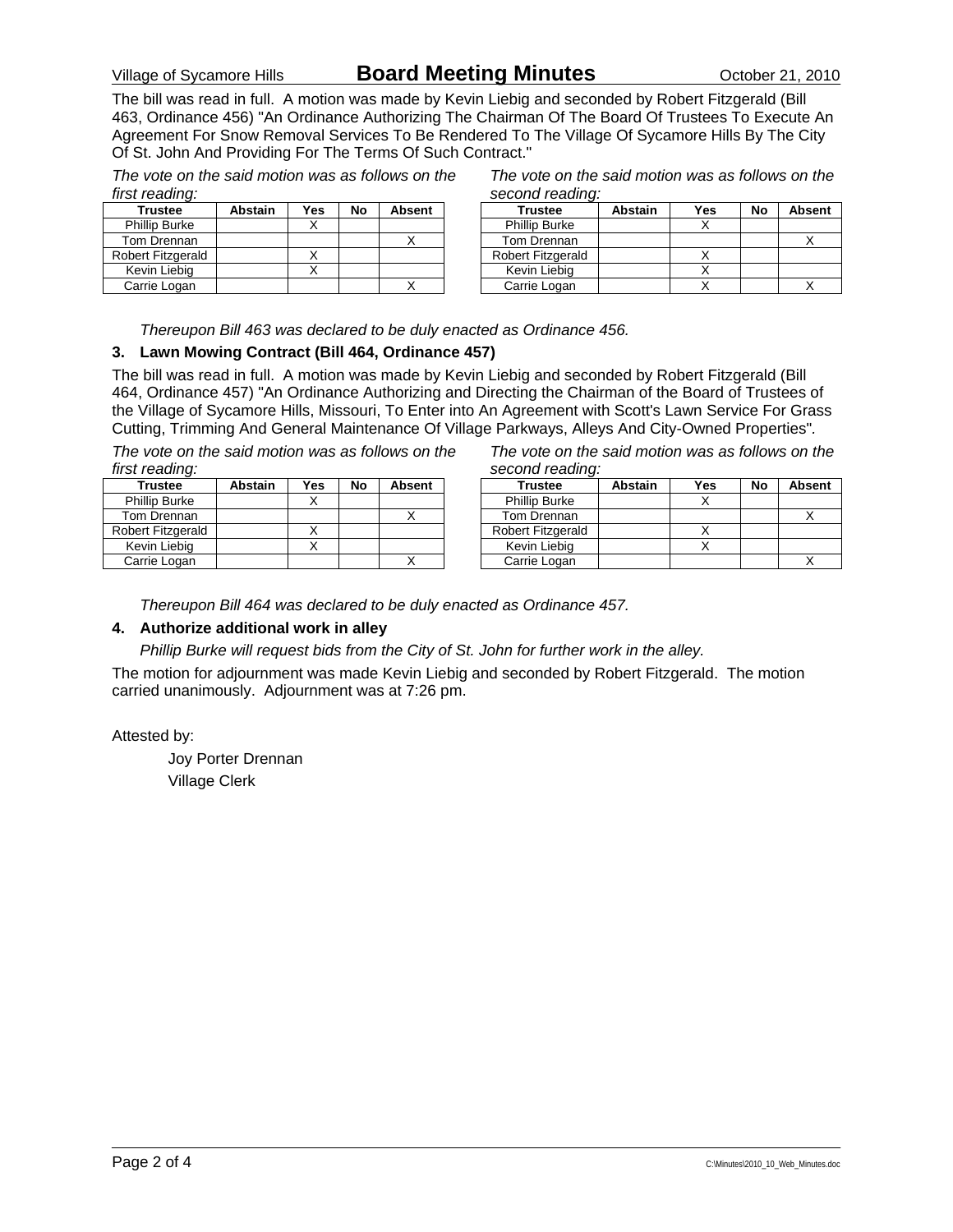## **Work Session Minutes**

#### **1. Newsletter**

*The board reviewed the newsletter prepared by the clerk.* 

- **2. Transfer of investments to local bank**  *Phillip will research options.*
- **3. Village Business Licenses**  *Business license permitted uses were reviewed.*

#### **4. Compost Dumpster**

*We will not provide a dumpster this year due to lack of manpower to patrol.* 

#### **5. Village Continuity**

*A discussion was held concerning the future of the village and recent comments by public officials.* 

#### **6. CDBG**

*.* 

*The CDBG coordinator has requested a new survey to include only the village.* 

#### **7. Codification**

*The codification is nearly complete*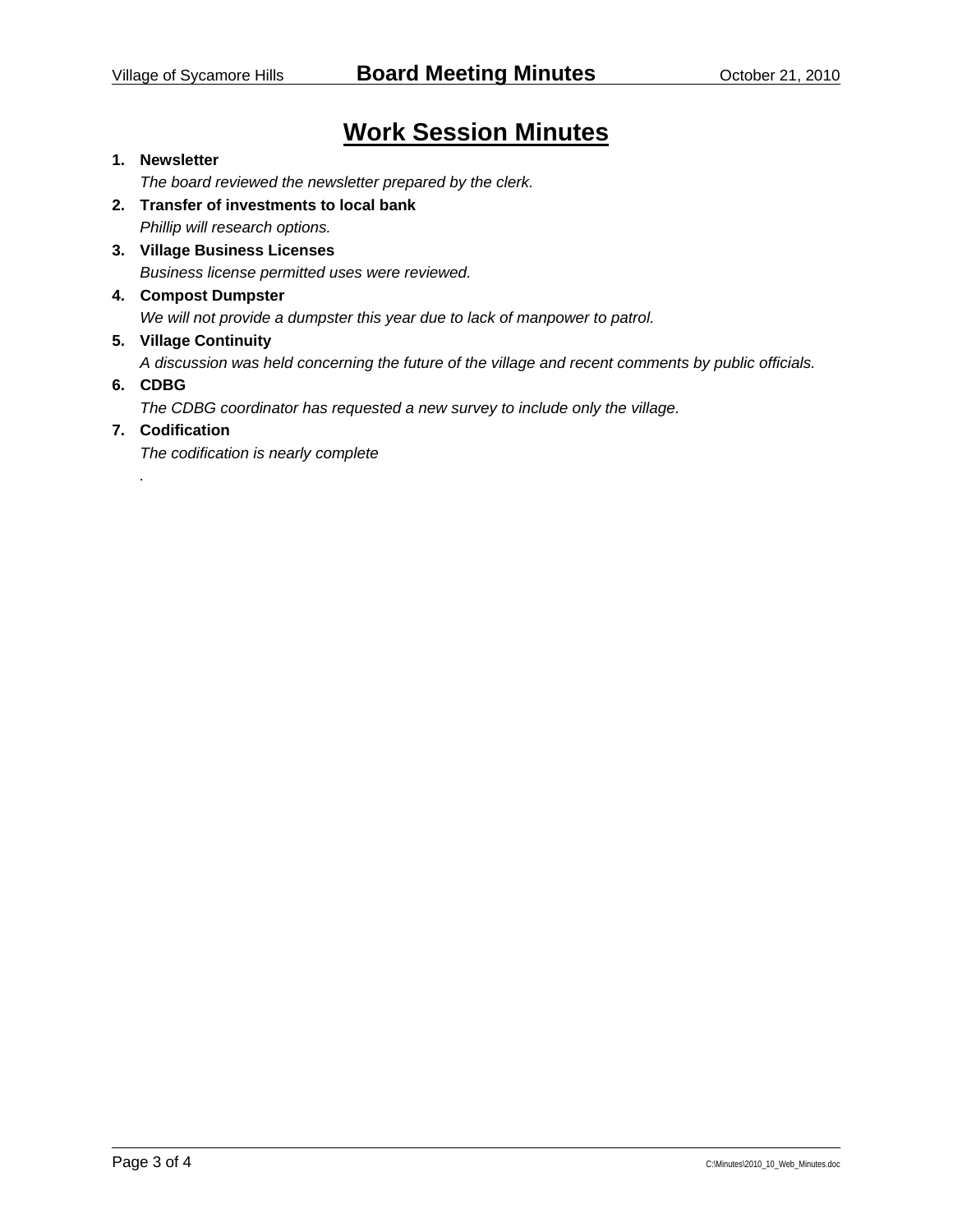### Appendix A **Chairman and Commissioners Reports** October 21, 2010

## **Chairman - Phillip Burke**

- 1. Assisted clerk with meeting preparation.
- 2. Attended St. Louis County Municipal League Meeting.
- 3. Trimmed trees along school sidewalk.

## **Finance Commissioner – Carrie Logan**

Account Balances:

- St. Johns Bank (Checking) \$ 64,262.68 September 30, 2010
- Wells Fargo (Money Market) \$132,774.49 September 30, 2010
- Wells Fargo (Sewer Lateral) \$ 22,265.18 September 30, 2010
- State Auditor certified the 2010 tax rates submitted September 17, 2010.
- MOPERM annual audit and questionnaire completed.
- 2010 3<sup>rd</sup> quarter payroll taxes completed.

## **Street Commissioner – Tom Drennan**

- 1. Cleaned storm sewer inlets as needed.
- 2. Cleaned trash and debris from streets.

## **Building Commissioner – Tom Drennan**

- 1. Spoke with resident regarding leaking water at 24XX Hartland Avenue, contacted MO. American Water.
- 2. Met with resident at 24XX Brown regarding changes in electrical codes.
- 3. Issued permits as needed.

#### **Permits Issued: 6**

**Vacant Homes / For Sale / For Lease: 14** 

## **Sewer Lateral Administrator – Tom Drennan**

1. 2435 Northland - information given to owner regarding sewer lateral program for rental property. No response. Contacted property manager for same property, no response.

## **Police Commissioner – Robert Fitzgerald**

| <b>Police Report Summary</b>                 |           |  |  |  |  |
|----------------------------------------------|-----------|--|--|--|--|
| 1 - 30 Sept. 2010<br><b>Reporting Period</b> |           |  |  |  |  |
| <b>Contract Patrol</b>                       | 111.5     |  |  |  |  |
| Additional Time in Village                   | 16.7      |  |  |  |  |
| <b>Tickets issued</b>                        | 17        |  |  |  |  |
| Payments received                            | \$2793.50 |  |  |  |  |

## **Health Commissioner – Kevin Liebig**

1. Continued patrolling village for code violations.

#### **Rodent Abatement Requested:** None

#### **Health Code Inspections:** See above.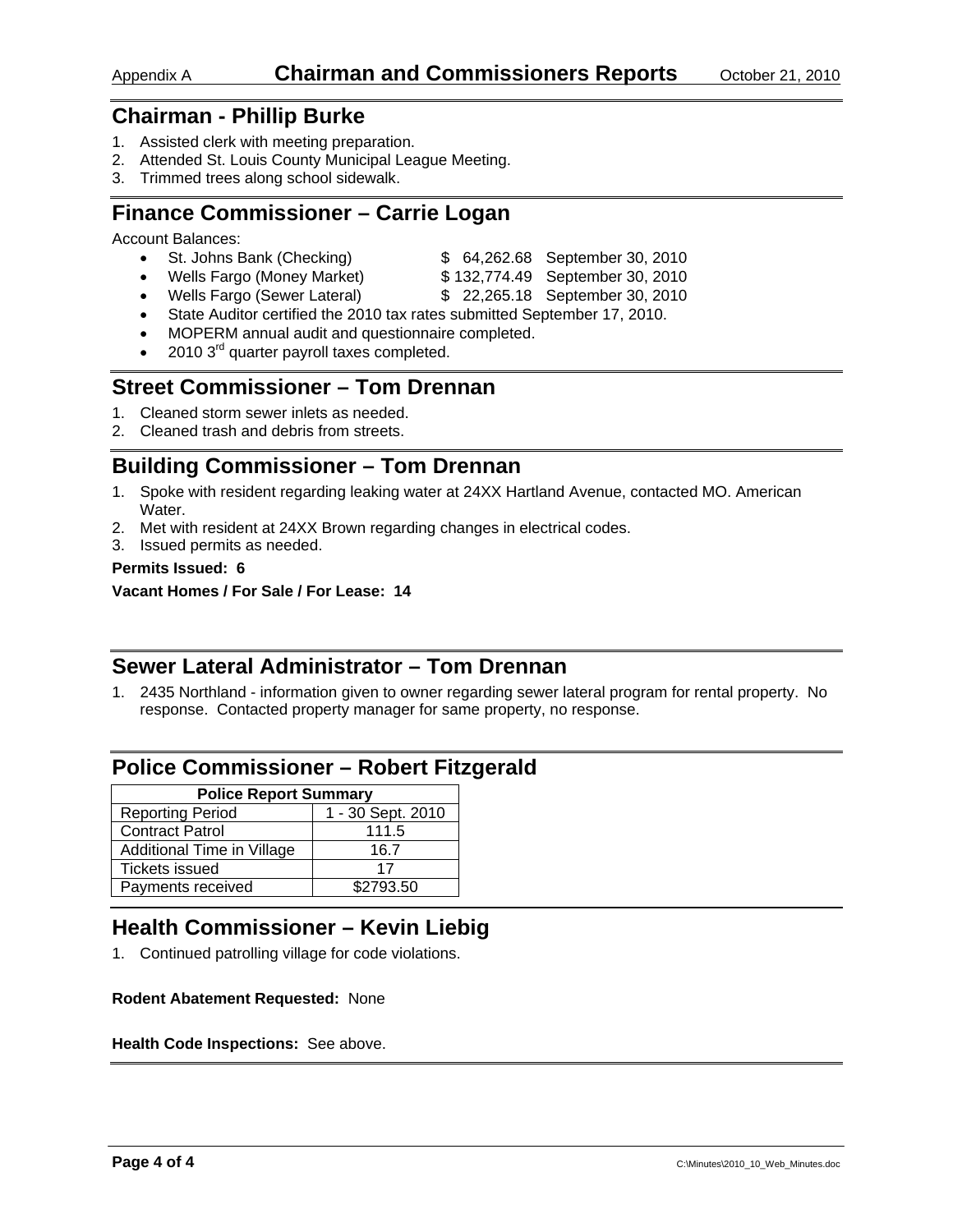The regular monthly meeting of the Board of Trustees of the Village of Sycamore Hills, St. Louis County, Missouri was held Thursday evening, November 18, 2010 in the Educational Building of Calvary United Church of Christ, 2501 Hartland Avenue. The meeting was called to order at 7:09 pm. Trustees present were Health Commissioner Kevin Liebig, Finance Commissioner Carrie Logan, Street Commissioner Tom Drennan Police Commissioner Robert Fitzgerald, and Chairman Phillip Burke. Clerk Joy Drennan and Attorney John Tajkowski were also present. The meeting opened with the Pledge of Allegiance.

#### **Amendment of Agenda:**

1. Under New Business add item 2 Election Filing*.*

Tom Drennan made a motion to accept the amendments; Carrie Logan seconded the motion. The motion carried unanimously.

#### **Approval of Prior Month's Minutes:**

A motion was made by Robert Fitzgerald and seconded by Kevin Liebig to approve the minutes of the September 16, 2010 meeting. The motion carried unanimously.

#### **Presentation and Payment of Bills:**

Bills in the amount of \$13,571.38 were presented by Treasurer Joy Drennan. Kevin Liebig made a motion to pay the bills as presented; Tom Drennan seconded the motion. The motion carried unanimously.

#### **Reports of the Chairman and Commissioners:**

Reports were submitted by the Chairman and the Commissioners and are attached as Appendix A. Robert Fitzgerald made a motion to accept the reports as presented; Kevin Liebig seconded the motion. The motion carried unanimously.

#### **Discussion from the Floor:**

None.

#### **Old Business:**

#### **1. Bonds**

*Tom Drennan is continuing to get quotes to be presented at the January meeting.* 

#### **New Business:**

#### **1. 2010 Election (Bill 465, Ordinance 458)**

The bill was read in full. A motion was made by Tom Drennan and seconded by Carrie Logan (Bill 465, Ordinance 458) "An Ordinance Calling for General Election April 05, 2011 For the Village of Sycamore Hills, Missouri."

*The vote on the said motion was as follows on the first reading:* 

| <b>Trustee</b>           | <b>Abstain</b> | Yes | No | <b>Absent</b> |
|--------------------------|----------------|-----|----|---------------|
| <b>Phillip Burke</b>     |                |     |    |               |
| Tom Drennan              |                |     |    |               |
| <b>Robert Fitzgerald</b> |                |     |    |               |
| Kevin Liebig             |                |     |    |               |
| Carrie Logan             |                |     |    |               |

*The vote on the said motion was as follows on the second reading:* 

| <b>Trustee</b>       | <b>Abstain</b> | Yes | No | <b>Absent</b> |
|----------------------|----------------|-----|----|---------------|
| <b>Phillip Burke</b> |                |     |    |               |
| Tom Drennan          |                |     |    |               |
| Robert Fitzgerald    |                |     |    |               |
| Kevin Liebig         |                |     |    |               |
| Carrie Logan         |                |     |    |               |

*Thereupon Bill 458 was declared to be duly enacted as Ordinance 465.* 

#### **2. Election Filing**

Kevin Liebig will be at city hall at 8 am on Tuesday December 14, 2010.

The motion for adjournment was made Tom Drennan and seconded by Kevin Liebig. The motion carried unanimously. Adjournment was at 7:26 pm.

Attested by:

 Joy Porter Drennan Village Clerk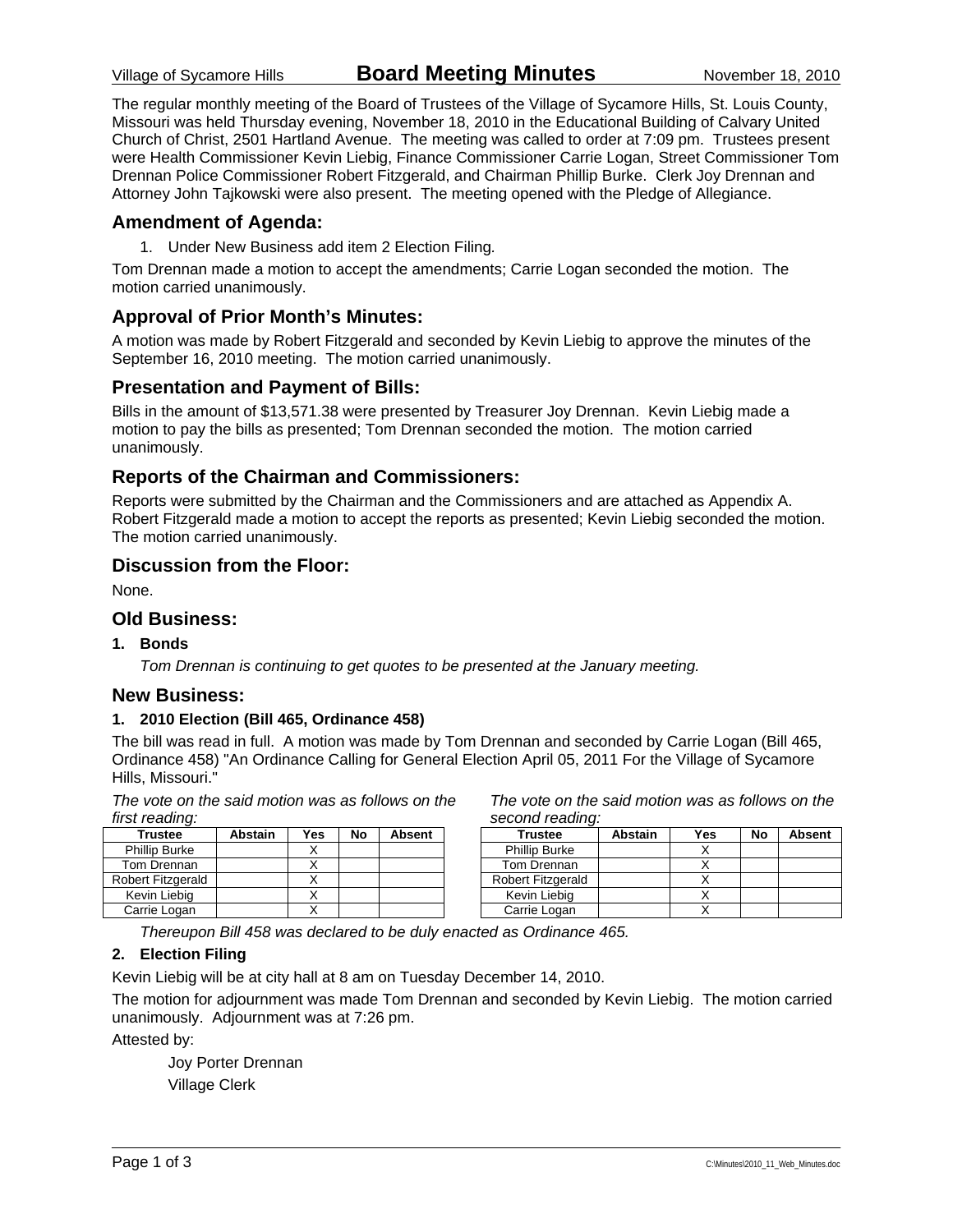# **Work Session Minutes**

## **1. Transfer of investments to local bank**

*Phillip has researched options and will look on some more.*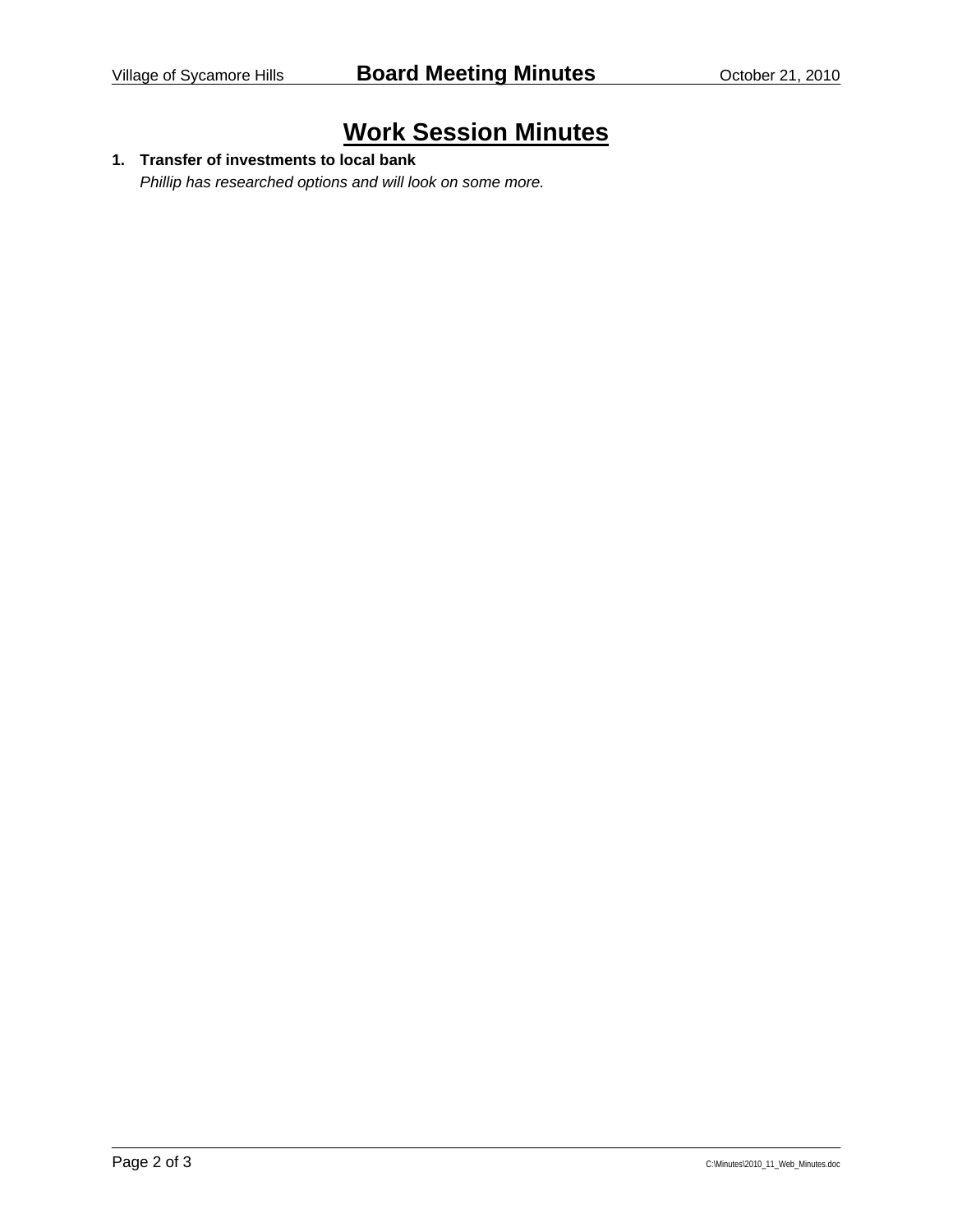### Appendix A **Chairman and Commissioners Reports** November 18, 2010

## **Chairman - Phillip Burke**

- 1. Assisted clerk with meeting preparation.
- 2. Prepared business license renewals for distribution.
- 3. Delivered newsletters.
- 4. Attended St. Louis County Municipal League Meeting.
- 5. Contacted MO American Water regarding leak at 24XX Hartland Avenue.
- 6. Cleaned storm sewer inlets.

## **Finance Commissioner – Carrie Logan**

Account Balances:

- St. Johns Bank (Checking) \$ 68,721.54 October 31, 2010
- Wells Fargo (Money Market) \$ 132,774.77 October 31, 2010
- Wells Fargo (Sewer Lateral) \$ 22,265.37 October 31, 2010
- 
- 
- Revenue \$ 89,117,20 Expense \$109,842.88
- 

\* Delivered newsletters

## **Street Commissioner – Tom Drennan**

- 1. Cleaned storm sewer inlets as needed.
- 2. Cleaned trash and debris from streets.
- 3. Helped clerk with newsletter preparation for distribution, delivered newsletters

## **Building Commissioner – Tom Drennan**

- 1. Spoke with resident regarding leaking water at 2408 Hartland Avenue, contacted MO. American Water. Contacted MO. American Water (again) regarding the increased water flow. Contacted property owner.
- 2. Issued permits as needed.

#### **Permits Issued: 5**

**Vacant Homes / For Sale / For Lease: 14** 

### **Sewer Lateral Administrator – Tom Drennan**

Nothing to Report

## **Police Commissioner – Robert Fitzgerald**

**Supplemental Report-** St. John Police have been asked to monitor 24XX Walton For continued violation of ordinance 304 (vehicles not covered).

| <b>Police Report Summary</b> |                     |  |  |  |
|------------------------------|---------------------|--|--|--|
| <b>Reporting Period</b>      | November 1-30, 2010 |  |  |  |
| <b>Contract Patrol</b>       | 120.7 Hours         |  |  |  |
| Additional Time in Village   | 32.7 Hours          |  |  |  |
| Tickets issued               | 78                  |  |  |  |
| Payments received            | \$1.028.25          |  |  |  |

## **Health Commissioner – Kevin Liebig**

- 1. Continued patrolling village for code violations.
- 2. Delivered newsletters.

#### **Rodent Abatement Requested:** None

**Health Code Inspections:** See above.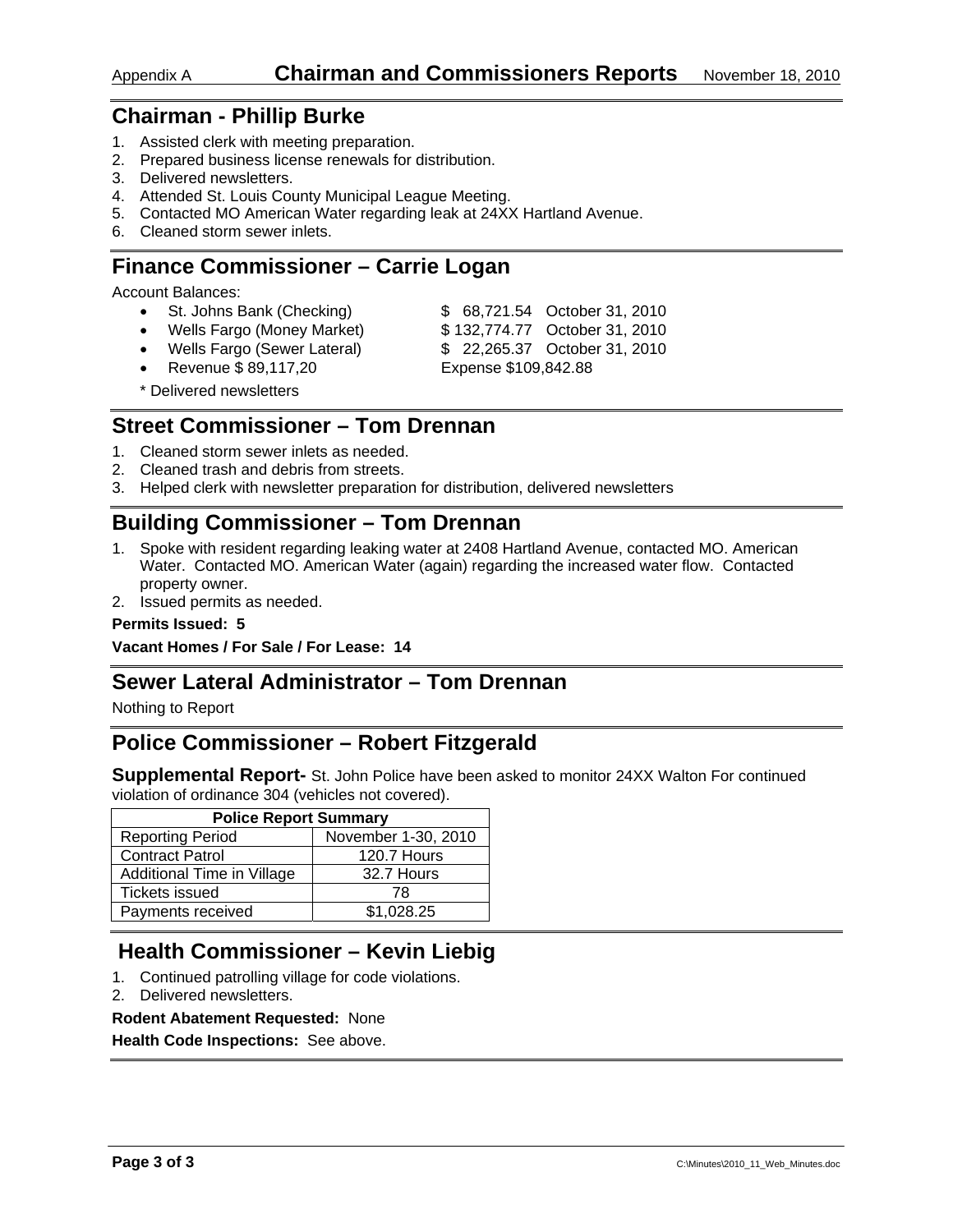The regular monthly meeting of the Board of Trustees of the Village of Sycamore Hills, St. Louis County, Missouri was held Thursday evening, December 16, 2010 in the Educational Building of Calvary United Church of Christ, 2501 Hartland Avenue. The meeting was called to order at 7:02 pm. Trustees present were Health Commissioner Kevin Liebig, Finance Commissioner Carrie Logan, Police Commissioner Robert Fitzgerald, and Chairman Phillip Burke. Clerk Joy Drennan and Street Commissioner Tom Drennan were excused. Attorney John Tajkowski was also present. The meeting opened with the Pledge of Allegiance.

#### **Amendment of Agenda:**

There were no amendments to the agenda.

#### **Approval of Prior Month's Minutes:**

A motion was made by Robert Fitzgerald and seconded by Kevin Liebig to approve the minutes of the November 18, 2010 meeting. The motion carried unanimously.

#### **Presentation and Payment of Bills:**

Bills in the amount of \$17,373.76 were presented by Phillip Burke for Treasurer Joy Drennan. Kevin Liebig made a motion to pay the bills as presented; Robert Fitzgerald seconded the motion. The motion carried unanimously.

#### **Reports of the Chairman and Commissioners:**

Reports were submitted by the Chairman and the Commissioners and are attached as Appendix A. Robert Fitzgerald made a motion to accept the reports as presented; Kevin Liebig seconded the motion. The motion carried unanimously.

#### **Discussion from the Floor:**

None.

#### **Old Business:**

*None* 

#### **New Business:**

#### **1. Business Licenses**

*Business license applications were presented for renewal.* 

*The motion to approve the business licenses applications presented was made by Robert Fitzgerald and seconded by Carrie Logan. The motion carried unanimously.* 

*A motion to approve the business licenses for businesses that had not turned in applications for one additional month to expire on January 20, 2011 was made by Carrie Logan and seconded by Kevin Liebig. The motion carried unanimously.* 

*A motion to extend the business license for Road Rage for one additional month expiring on January 20, 2011 was made by Phillip Burke and seconded by Carrie Logan. The vote on the said motion was 2 yes and 2 no therefore the motion failed. The village attorney will return the check as well as sending a letter stating the business license was not renewed. The village attorney will also send a letter to City of St. John informing them of this business license expiration.* 

The motion for adjournment was made Carrie Logan and seconded by Kevin Liebig. The motion carried unanimously. Adjournment was at 7:43 pm.

Attested by:

 Joy Porter Drennan Village Clerk

## **Work Session Minutes**

#### **1. Miscellaneous**

*Code books must be checked out and surrendered when term is complete.*